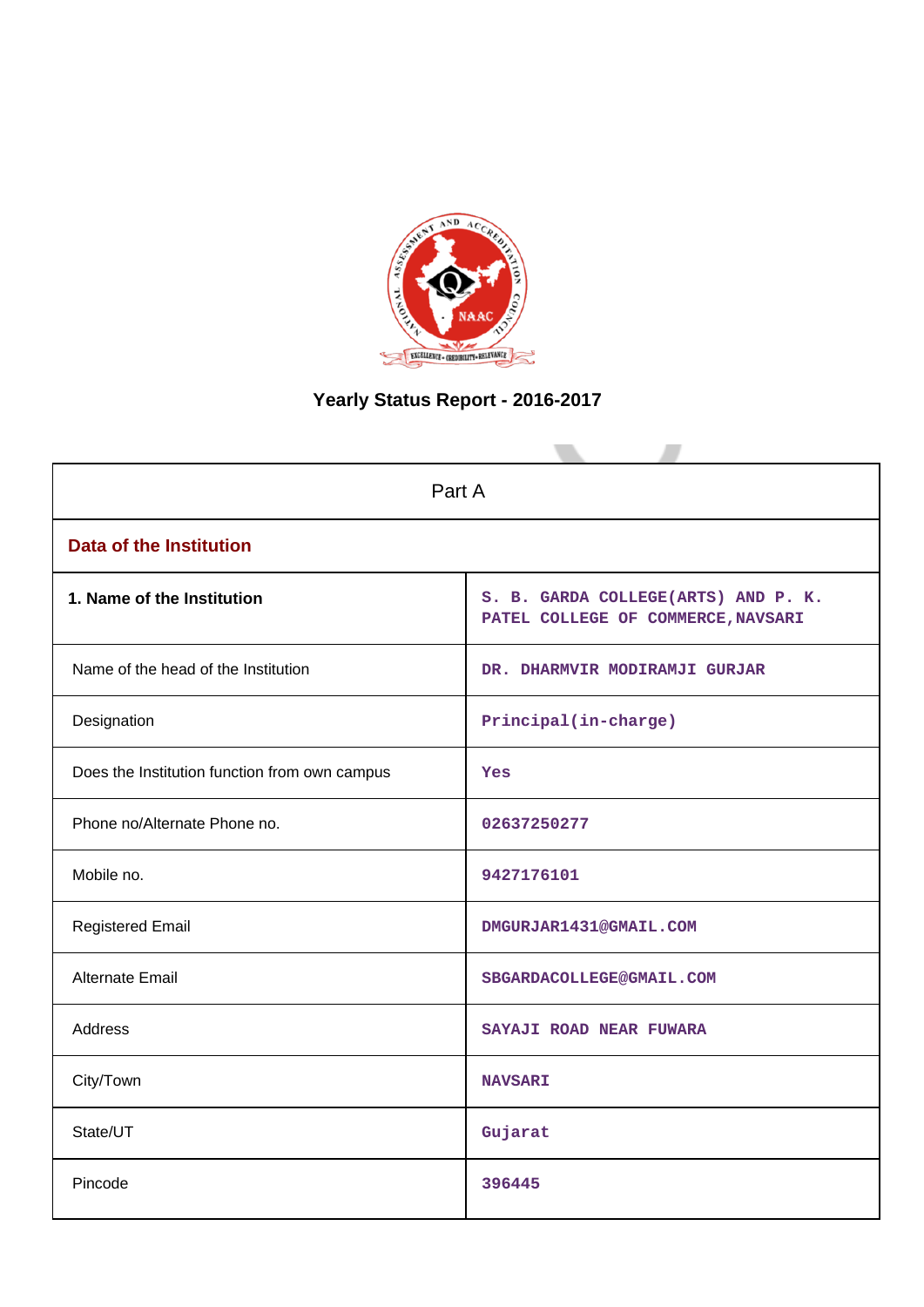| 2. Institutional Status                                                  |                                                                           |             |                                                                                               |                                     |             |  |  |
|--------------------------------------------------------------------------|---------------------------------------------------------------------------|-------------|-----------------------------------------------------------------------------------------------|-------------------------------------|-------------|--|--|
| Affiliated / Constituent                                                 |                                                                           |             | Affiliated                                                                                    |                                     |             |  |  |
| Type of Institution                                                      |                                                                           |             | Co-education                                                                                  |                                     |             |  |  |
| Location                                                                 |                                                                           |             | Urban                                                                                         |                                     |             |  |  |
| <b>Financial Status</b>                                                  |                                                                           |             | state                                                                                         |                                     |             |  |  |
| Name of the IQAC co-ordinator/Director                                   |                                                                           |             |                                                                                               | PROF. HITESHKUMAR JAYANTIBHAI PATEL |             |  |  |
| Phone no/Alternate Phone no.                                             |                                                                           |             | 02637250277                                                                                   |                                     |             |  |  |
| Mobile no.                                                               |                                                                           |             | 9879038709                                                                                    |                                     |             |  |  |
| <b>Registered Email</b>                                                  |                                                                           |             |                                                                                               | HITESHPATEL1669@GMAIL.COM           |             |  |  |
| Alternate Email                                                          |                                                                           |             |                                                                                               | SBGARDACOLLEGE@GMAIL.COM            |             |  |  |
| 3. Website Address                                                       |                                                                           |             |                                                                                               |                                     |             |  |  |
| Web-link of the AQAR: (Previous Academic Year)                           |                                                                           |             | http://sbgardacollege.org/wp-content<br>/uploads/2021/03/AOAR-2015-16.pdf                     |                                     |             |  |  |
| 4. Whether Academic Calendar prepared during<br>the year                 |                                                                           |             | Yes                                                                                           |                                     |             |  |  |
| if yes, whether it is uploaded in the institutional website:<br>Weblink: |                                                                           |             | http://sbgardacollege.org/wp-content/up<br>loads/2021/03/ACADEMIC-<br>CALENDAR-2016-17-1. jpq |                                     |             |  |  |
| <b>5. Accrediation Details</b>                                           |                                                                           |             |                                                                                               |                                     |             |  |  |
| Cycle                                                                    | Grade                                                                     | <b>CGPA</b> | Year of                                                                                       | Validity                            |             |  |  |
|                                                                          |                                                                           |             | Accrediation                                                                                  | Period From                         | Period To   |  |  |
| $\mathbf{1}$                                                             | $\, {\bf B}$                                                              | 2.27        | 2008                                                                                          | 16-Sep-2008                         | 16-Sep-2013 |  |  |
|                                                                          | 6. Date of Establishment of IQAC                                          |             |                                                                                               | $01 - Jul - 2015$                   |             |  |  |
|                                                                          | 7. Internal Quality Assurance System                                      |             |                                                                                               |                                     |             |  |  |
|                                                                          | Quality initiatives by IQAC during the year for promoting quality culture |             |                                                                                               |                                     |             |  |  |

| Quality initiatives by IQAC during the year for promoting quality culture |                 |                                       |  |  |  |
|---------------------------------------------------------------------------|-----------------|---------------------------------------|--|--|--|
| Item /Title of the quality initiative by<br>IQAC                          | Date & Duration | Number of participants/ beneficiaries |  |  |  |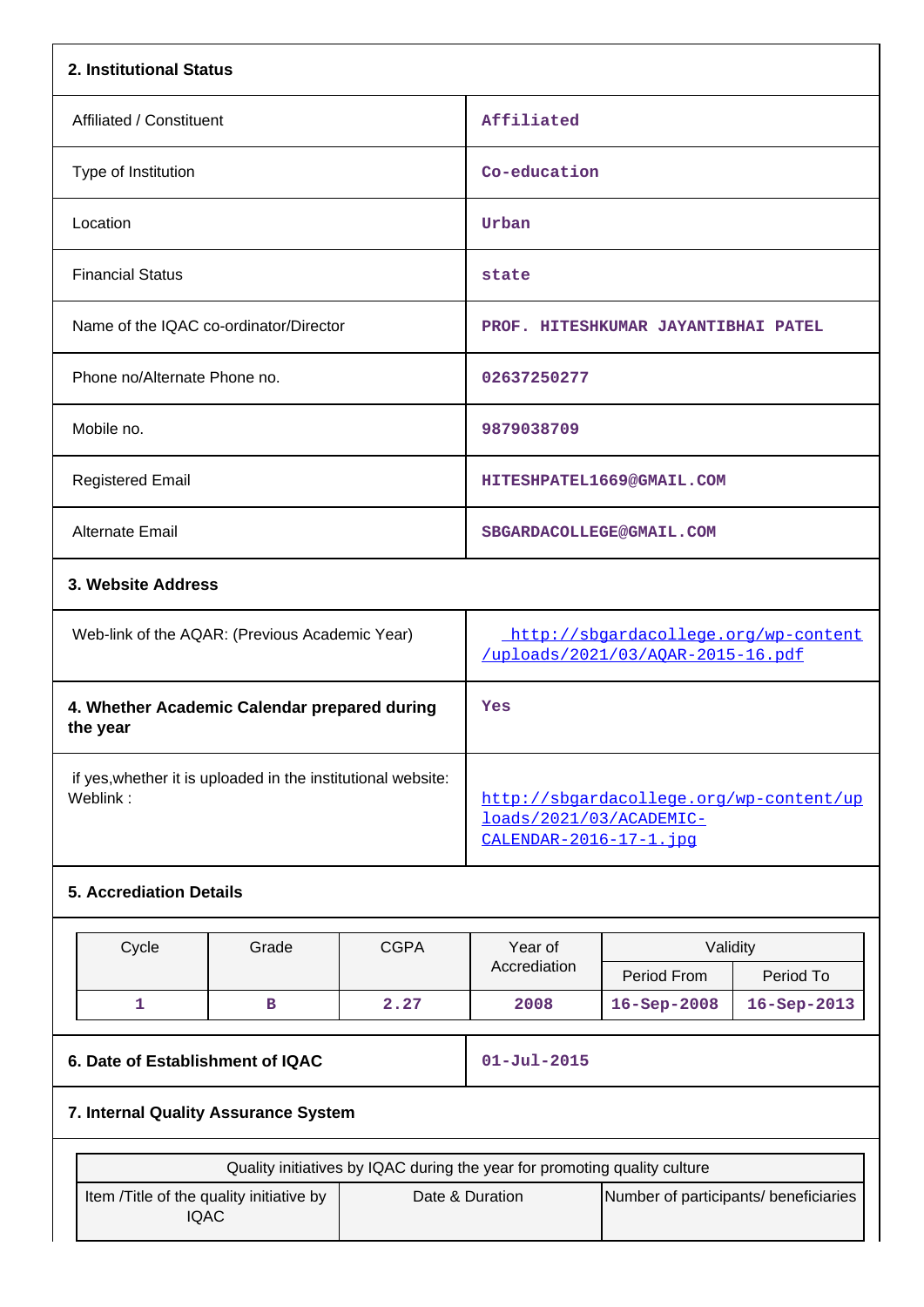| View File                 |                          |    |  |  |  |
|---------------------------|--------------------------|----|--|--|--|
| <b>IQAC MEETING FOUR</b>  | $18 - Apr - 2017$        | 17 |  |  |  |
| <b>IQAC MEETING THREE</b> | $06 - \text{Feb} - 2017$ | 17 |  |  |  |
| IQAC MEETING TWO          | $01 - Nov - 2016$        | 17 |  |  |  |
| <b>IQAC MEETING ONE</b>   | $22 - Ju1 - 2016$        | 17 |  |  |  |

## **8. Provide the list of funds by Central/ State Government- UGC/CSIR/DST/DBT/ICMR/TEQIP/World Bank/CPE of UGC etc.**

| Institution/Departmen<br>t/Faculty                                                                                 | Scheme                                          |  | <b>Funding Agency</b> | Year of award with<br>duration | Amount |  |
|--------------------------------------------------------------------------------------------------------------------|-------------------------------------------------|--|-----------------------|--------------------------------|--------|--|
| <b>INSTITUTION</b>                                                                                                 | <b>UDISHA CELL</b>                              |  | <b>KCG</b>            | 2016<br>$\mathbf 0$            | 5000   |  |
| <b>INSTITUTION</b>                                                                                                 | <b>SWARNIM GUJARAT</b>                          |  | <b>KCG</b>            | 2016<br>0                      | 60000  |  |
|                                                                                                                    |                                                 |  | View File             |                                |        |  |
| <b>NAAC</b> guidelines:                                                                                            | 9. Whether composition of IQAC as per latest    |  | Yes                   |                                |        |  |
|                                                                                                                    | Upload latest notification of formation of IQAC |  | View File             |                                |        |  |
| 10. Number of IQAC meetings held during the<br>year :                                                              |                                                 |  | 4                     |                                |        |  |
| The minutes of IQAC meeting and compliances to the<br>decisions have been uploaded on the institutional<br>website |                                                 |  | Yes                   |                                |        |  |
| Upload the minutes of meeting and action taken report                                                              |                                                 |  | View File             |                                |        |  |
| 11. Whether IQAC received funding from any of<br>the funding agency to support its activities<br>during the year?  |                                                 |  | No                    |                                |        |  |

## **12. Significant contributions made by IQAC during the current year(maximum five bullets)**

**ORGANIZED THREE DAYS NATIONAL LEVEL PSYCHOLOGY CONFERENCE**

**ARRANGED NSS SPECIAL ANNUAL CAMP.**

**BLOOD DONATION CAMP, FREE EYE CHECK UP CAMP AND FREE MEDICAL CAMP FOR NEEDY PEOPLE.**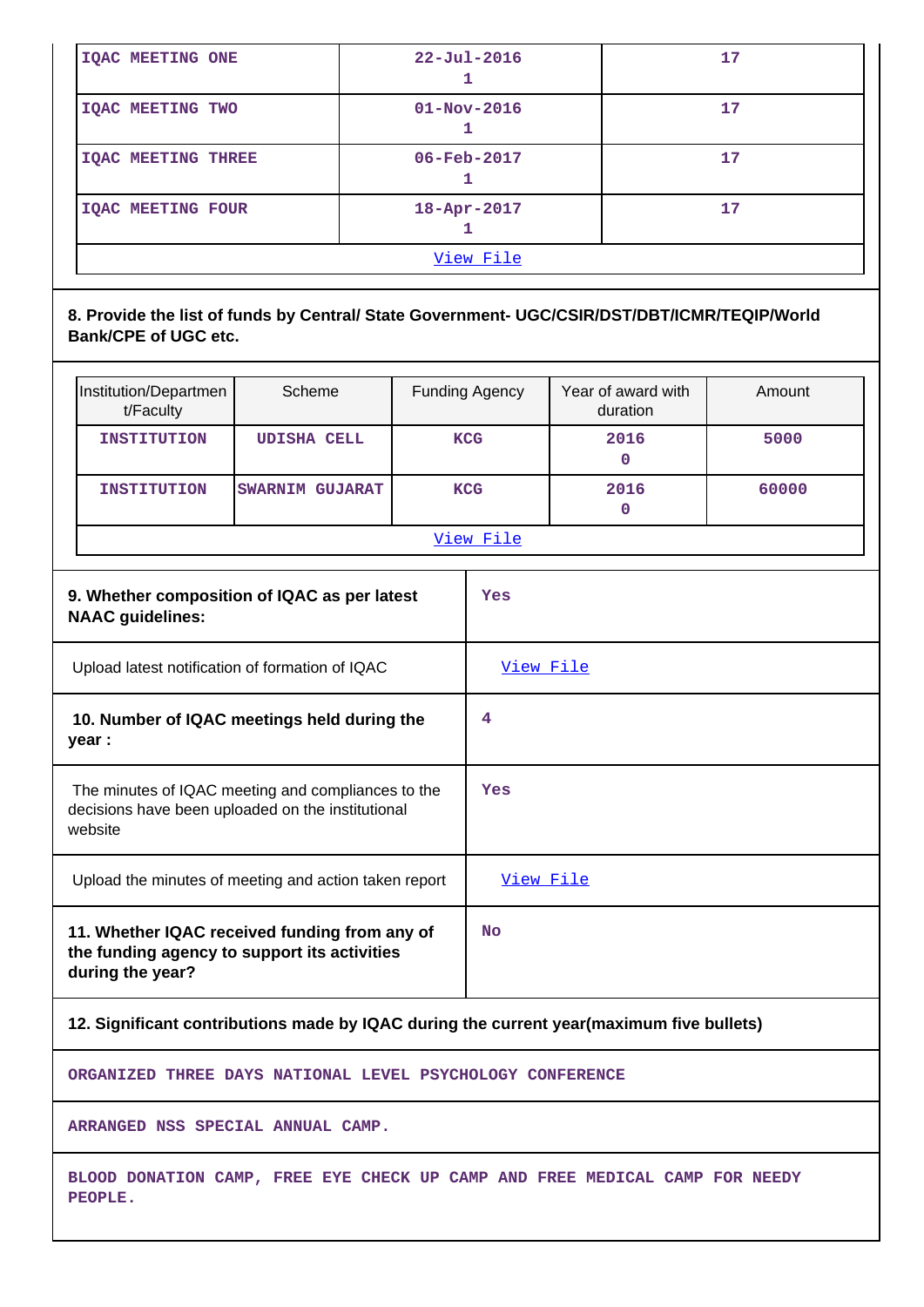**ORGANIZED ONE DAY EDUCATIONAL TOUR.**

**VARIOUS COMPETITIONS AND LECTURES ORGANIZED FOR IMPARTING INTELECTUAL AS WELL AS PHYSICAL SKILLS.**

## [View File](https://assessmentonline.naac.gov.in/public/Postacc/Contribution/10126_Contribution.xlsx)

## **13. Plan of action chalked out by the IQAC in the beginning of the academic year towards Quality Enhancement and outcome achieved by the end of the academic year**

| Plan of Action                                                                                                                                                                                                      | Achivements/Outcomes                                                                                                                                                                                                                                           |  |  |  |  |  |
|---------------------------------------------------------------------------------------------------------------------------------------------------------------------------------------------------------------------|----------------------------------------------------------------------------------------------------------------------------------------------------------------------------------------------------------------------------------------------------------------|--|--|--|--|--|
| TO ARRANGE ORIENTATION PROGRAM FOR THE<br>STUDENTS OF FIRST YEAR.                                                                                                                                                   | ARRANGED AN ORIENTATION PROGRAMME FOR<br>THE STUDENTS.                                                                                                                                                                                                         |  |  |  |  |  |
| TO FORM VARIOUS COMMITTEES UNDER<br>STUDENTS COUNCIL, SAPTADHARA ETC. AND<br>TO APPOINT A CHAIRMAN, VICE CHAIRMAN<br>AND STUDENT REPRESENTATIVE FOR THE SAME<br>SO AS DEVELOP ALL ROUND PERSONALITY OF<br>STUDENTS. | FORMED VARIOUS COMMITTEES UNDER<br>STUDENTS COUNCIL, SAPTADHARA ETC. AND<br>TO APPOINT A CHAIRMAN, VICE CHAIRMAN<br>AND STUDENT REPRESENTATIVE FOR THE SAME<br>AND THE REPORT OF ALL SUCH ACTIVITIES<br>DURING THE YEAR WAS SUBMITTED TO IQAC<br>CO ORDINATOR. |  |  |  |  |  |
| IN THE CURRENT ACADEMIC YEAR.                                                                                                                                                                                       | TO ORGANIZE A NATIONAL LEVEL CONFERENCE PROVIDED MOTIVATION TO PROFESSORS DOING<br>RESEARCH, ORGANIZED A NATIONAL LEVEL<br>PSYCHOLOGY CONFERENCE IN THE ACADEMIC<br>YEAR.                                                                                      |  |  |  |  |  |
| TO ORGANIZE NSS CAMP.                                                                                                                                                                                               | PROMOTED AND DEVELOPED MOTIVE OF<br>SERVICE, AND ORGANIZED NSS CAMP.                                                                                                                                                                                           |  |  |  |  |  |
| TO ORGANIZE TREE PLANTATION PROGRAMME.                                                                                                                                                                              | PRESERVED THE QUALITY OF ENVIRONMENT BY<br>DOING A TREE PANTATION PROGRAMME.                                                                                                                                                                                   |  |  |  |  |  |
| TO PARTICIPATE IN UNIVERSITY YOUTH<br><b>FESTIVAL.</b>                                                                                                                                                              | PARTICIPATED IN UNIVERSITY YOUTH<br>FESTIVAL SO AS TO MOTIVATE STUDENTS TO<br>BRING OUT THEIR HIDDEN POTENTIALS.                                                                                                                                               |  |  |  |  |  |
| TO MOTIVATE PROFESSORS TO PARTICIPATE<br>IN SEMINARS AND CONFERENCES.                                                                                                                                               | PROMOTED RESEARCH ACTIVITIES PROVIDED<br><b>MOTIVATION TO PROFESSORS TO PARTICIPATE</b><br>IN SEMINARS AND CONFERENCES.                                                                                                                                        |  |  |  |  |  |
| TO ARRANGE PRIZE DISTRIBUTION, ANNUAL<br>GATHERING AND CULTURAL PROGRAMMS IN<br><b>COLLEGE.</b>                                                                                                                     | ARRANGED A PRIZE PRIZE DISTRIBUTION<br>PROGRAMM TO ENCOURAGE TO STUDENTS ON<br>THEIR ACHIEVMENTS DURING THE YEAR AND<br><b>ANNUAL GATHERING WITH CULTURAL</b><br>PROGRAMMS IN COLLEGE UNDER CULTURAL<br><b>COMMITTEE.</b>                                      |  |  |  |  |  |
| TO PUBLISH COLLEGE MAGAZINE "GARDIAN"<br>FOR THE YEAR.                                                                                                                                                              | PUBLISHED COLLEGE MAGAZINE "GARDIAN"<br>FOR THE YEAR UNDER MAGAZINE COMMITTEE<br>DESCRIBING VARIOUS PROGRAMMS AND EVENTS<br>UNDERTAKEN IN COLLEGE DURING THE YEAR.                                                                                             |  |  |  |  |  |
| TO DIGITIZE SERVICE BOOKS OF EMPLOYEES<br>DURING VACATION.                                                                                                                                                          | DIGITIZED SERVICE BOOKS OF EMPLOYEES BY<br>OFFICE STAFF DURING VACATION.                                                                                                                                                                                       |  |  |  |  |  |
|                                                                                                                                                                                                                     | View File                                                                                                                                                                                                                                                      |  |  |  |  |  |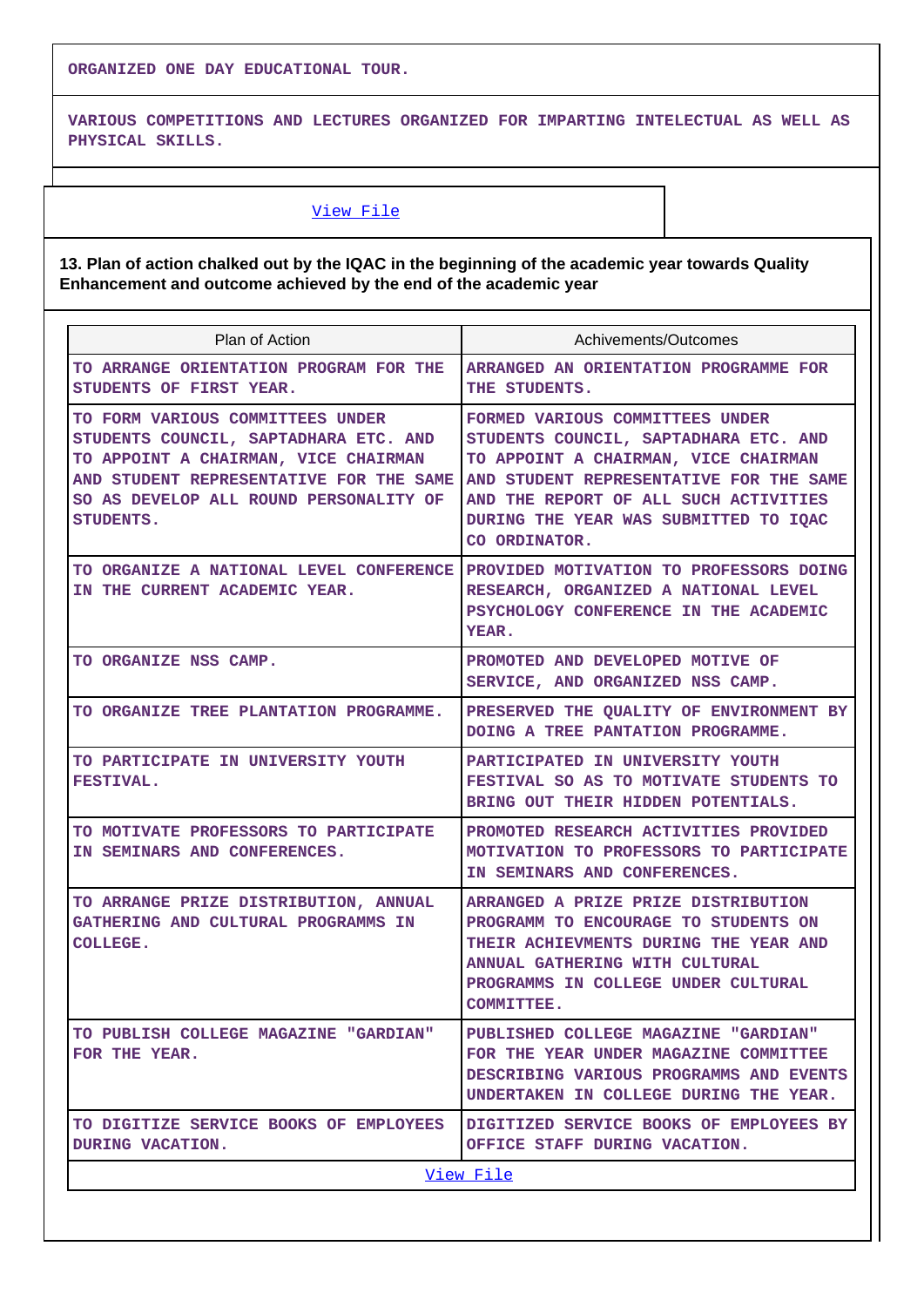**14. Whether AQAR was placed before statutory body ?**

| Name of Statutory Body<br><b>IQAC</b>                                                                                | <b>Meeting Date</b><br>$04 - Mar - 2020$                                                                                                                                                                                                                                                                                                                                                                                                                                                                                                                                                                                                                                                                                                                                                                                                                                                                                                                                                                                                                                                                     |  |  |  |  |
|----------------------------------------------------------------------------------------------------------------------|--------------------------------------------------------------------------------------------------------------------------------------------------------------------------------------------------------------------------------------------------------------------------------------------------------------------------------------------------------------------------------------------------------------------------------------------------------------------------------------------------------------------------------------------------------------------------------------------------------------------------------------------------------------------------------------------------------------------------------------------------------------------------------------------------------------------------------------------------------------------------------------------------------------------------------------------------------------------------------------------------------------------------------------------------------------------------------------------------------------|--|--|--|--|
| 15. Whether NAAC/or any other accredited<br>body(s) visited IQAC or interacted with it to<br>assess the functioning? | <b>No</b>                                                                                                                                                                                                                                                                                                                                                                                                                                                                                                                                                                                                                                                                                                                                                                                                                                                                                                                                                                                                                                                                                                    |  |  |  |  |
| 16. Whether institutional data submitted to<br>AISHE:                                                                | Yes                                                                                                                                                                                                                                                                                                                                                                                                                                                                                                                                                                                                                                                                                                                                                                                                                                                                                                                                                                                                                                                                                                          |  |  |  |  |
| <b>Year of Submission</b>                                                                                            | 2017                                                                                                                                                                                                                                                                                                                                                                                                                                                                                                                                                                                                                                                                                                                                                                                                                                                                                                                                                                                                                                                                                                         |  |  |  |  |
| Date of Submission                                                                                                   | $06 - \text{Mar} - 2017$                                                                                                                                                                                                                                                                                                                                                                                                                                                                                                                                                                                                                                                                                                                                                                                                                                                                                                                                                                                                                                                                                     |  |  |  |  |
| 17. Does the Institution have Management<br><b>Information System?</b>                                               | Yes                                                                                                                                                                                                                                                                                                                                                                                                                                                                                                                                                                                                                                                                                                                                                                                                                                                                                                                                                                                                                                                                                                          |  |  |  |  |
| If yes, give a brief descripiton and a list of modules<br>currently operational (maximum 500 words)                  | The college has instituted an Internal<br>Quality Assurance Cell (IQAC) as per<br>the guidelines of NAAC/UGC. The cell<br>consists of members from the<br>Management, college Alumni, Principal<br>of the college, Coordinator of the<br>steering committee (NAAC and IQAC),<br>heads of the departments and other<br>reputed people of the town. The cell<br>aims at quality enhancement based on<br>the suggestions of the previous NAAC<br>peer team report. Every year the cell<br>outlines the goals and sets targets<br>regarding the overall quality of the<br>institution, which includes needful<br>things to be done and feedback from the<br>stakeholders. The meeting of IQAC is<br>regularly being held at the college<br>wherein all the concerned issues<br>regarding quality improvement are being<br>discussed and solutions are arrived at.<br>The annual report on the institute<br>efforts of quality improvement and the<br>achievement of superior outcomes on all<br>aspect of holistic education is being<br>sent to NAAC as Annual Quality<br>Assessment Report (AQAR) by the IQAC. |  |  |  |  |

# **Part B**

# **CRITERION I – CURRICULAR ASPECTS**

**1.1 – Curriculum Planning and Implementation**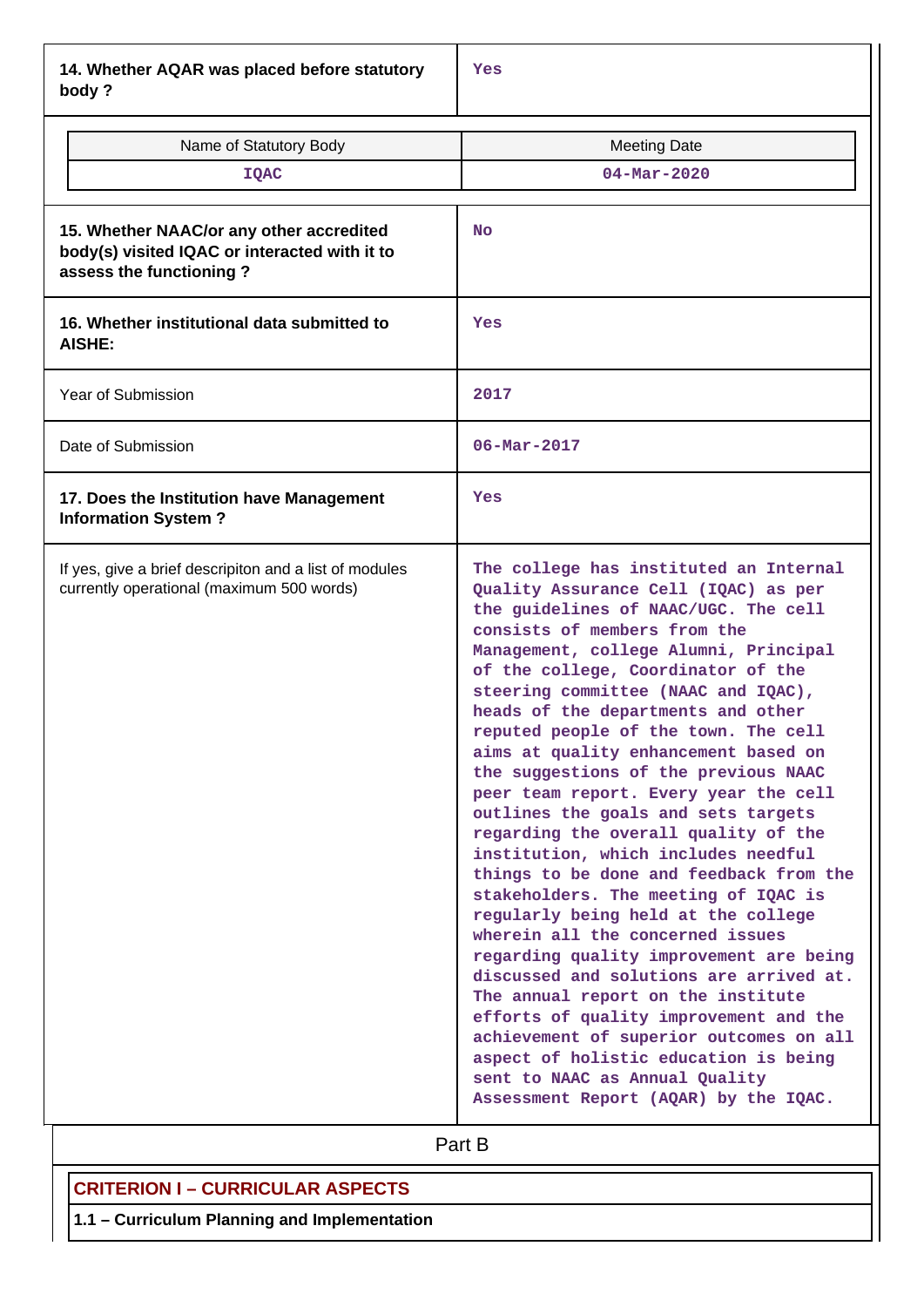1.1.1 – Institution has the mechanism for well planned curriculum delivery and documentation. Explain in 500 words

 **Our college is permanently affiliated to Veer Narmad South Gujarat University,Surat and follows the curricula prescribed by the University. The college ensures effective curriculum delivery through a well planned and documented process. The IQAC prepares the academic calendar of the college and also the concerned departments prepare their departmental academic planning and distribution of work prior to the commencement of every academic year. The academic calendar specifies suitable available dates for significant academic and other activities. The faculty members are instructed for the academic activities on the commencement of every academic year. The HODs arranges departmental meetings to distributes and assign the workload. Considering the workload and planning held in the departmental meetings, the syllabus is disseminated as per classes and courses for teachers. Faculty members prepare semester-wise teaching plan for theory and practical also wherever applicable, at the beginning. For the effective transmission and delivery of curricula some of our teachers integrate classroom teaching with ICT tools. In the department of Psychology, there are practical and hence we have a fine laboratory. Teachers also assign the students to prepare assignments on relevant topics**

1.1.2 – Certificate/ Diploma Courses introduced during the academic year

| Certificate                                                                                                                                                              | Diploma Courses                                                                      | Dates of<br>Introduction                    | Duration                                                                                 | Focus on employ<br>ability/entreprene<br>urship                 | <b>Skill</b><br>Development |  |  |  |
|--------------------------------------------------------------------------------------------------------------------------------------------------------------------------|--------------------------------------------------------------------------------------|---------------------------------------------|------------------------------------------------------------------------------------------|-----------------------------------------------------------------|-----------------------------|--|--|--|
| <b>NIL</b>                                                                                                                                                               | <b>NIL</b>                                                                           | Nil                                         | $\mathbf 0$                                                                              | <b>NIL</b>                                                      | <b>NIL</b>                  |  |  |  |
| 1.2 - Academic Flexibility                                                                                                                                               |                                                                                      |                                             |                                                                                          |                                                                 |                             |  |  |  |
| 1.2.1 - New programmes/courses introduced during the academic year                                                                                                       |                                                                                      |                                             |                                                                                          |                                                                 |                             |  |  |  |
| Dates of Introduction<br>Programme/Course<br>Programme Specialization                                                                                                    |                                                                                      |                                             |                                                                                          |                                                                 |                             |  |  |  |
|                                                                                                                                                                          | <b>Nill</b>                                                                          |                                             | <b>NIL</b>                                                                               |                                                                 | <b>Nill</b>                 |  |  |  |
|                                                                                                                                                                          |                                                                                      |                                             | View File                                                                                |                                                                 |                             |  |  |  |
| 1.2.2 - Programmes in which Choice Based Credit System (CBCS)/Elective course system implemented at the<br>affiliated Colleges (if applicable) during the academic year. |                                                                                      |                                             |                                                                                          |                                                                 |                             |  |  |  |
|                                                                                                                                                                          | Name of programmes adopting<br><b>CBCS</b>                                           | Programme Specialization                    |                                                                                          | Date of implementation of<br><b>CBCS/Elective Course System</b> |                             |  |  |  |
|                                                                                                                                                                          | <b>BA</b>                                                                            |                                             | <b>BA (GUJARATI, ENGLISH, SAN</b><br>SKRIT, HINDI, HISTORY,<br>ECONOMICS AND PSYCHOLOGY) |                                                                 | 13/06/2016                  |  |  |  |
|                                                                                                                                                                          | <b>BCom</b>                                                                          | <b>ACCOUNTANCY AND</b><br><b>STATISTICS</b> |                                                                                          | 13/06/2016                                                      |                             |  |  |  |
|                                                                                                                                                                          | <b>MA</b>                                                                            |                                             | <b>GUJARATI AND HISTORY</b>                                                              | 13/06/2016                                                      |                             |  |  |  |
|                                                                                                                                                                          | <b>MCom</b>                                                                          | FINANCIAL AND<br>MANAGEMENT ACCOUNTANCY     |                                                                                          | 13/06/2016                                                      |                             |  |  |  |
|                                                                                                                                                                          | 1.2.3 - Students enrolled in Certificate/ Diploma Courses introduced during the year |                                             |                                                                                          |                                                                 |                             |  |  |  |
|                                                                                                                                                                          |                                                                                      | Certificate                                 |                                                                                          | Diploma Course                                                  |                             |  |  |  |
|                                                                                                                                                                          | <b>Number of Students</b>                                                            |                                             | Nil                                                                                      |                                                                 | Nil                         |  |  |  |

**1.3 – Curriculum Enrichment**

1.3.1 – Value-added courses imparting transferable and life skills offered during the year

Value Added Courses **Date of Introduction** Number of Students Enrolled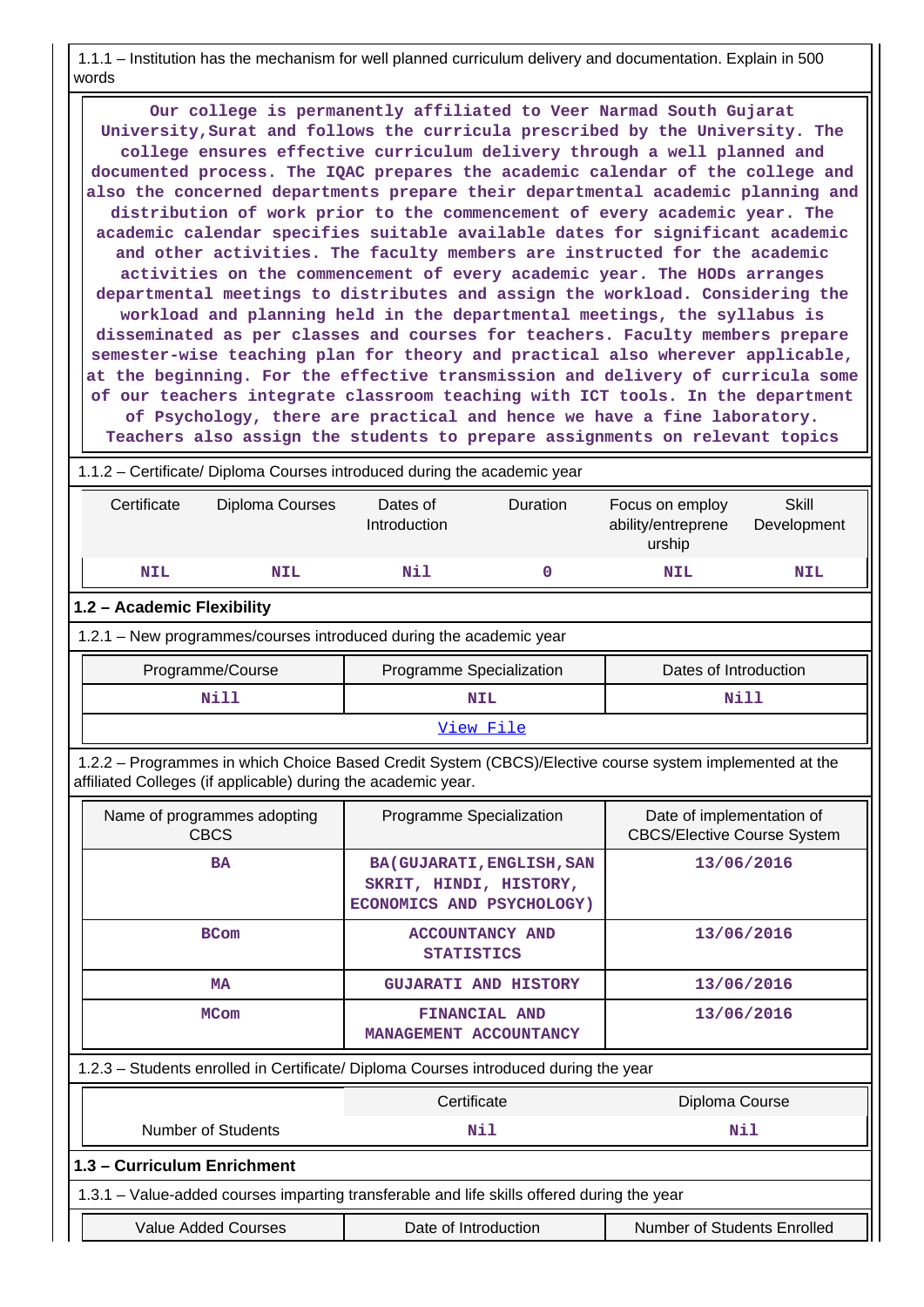| <b>NIL</b>                                                                                                                          |                                                                                                                                                                                                                                                                                                                                                                                                                                                                                                                                                                                                                                                                                                                                                                                                                                                                                                                                                                                   |                              | <b>Nill</b> |  |                                   | Nill                                                         |  |
|-------------------------------------------------------------------------------------------------------------------------------------|-----------------------------------------------------------------------------------------------------------------------------------------------------------------------------------------------------------------------------------------------------------------------------------------------------------------------------------------------------------------------------------------------------------------------------------------------------------------------------------------------------------------------------------------------------------------------------------------------------------------------------------------------------------------------------------------------------------------------------------------------------------------------------------------------------------------------------------------------------------------------------------------------------------------------------------------------------------------------------------|------------------------------|-------------|--|-----------------------------------|--------------------------------------------------------------|--|
|                                                                                                                                     | View File                                                                                                                                                                                                                                                                                                                                                                                                                                                                                                                                                                                                                                                                                                                                                                                                                                                                                                                                                                         |                              |             |  |                                   |                                                              |  |
| 1.3.2 - Field Projects / Internships under taken during the year                                                                    |                                                                                                                                                                                                                                                                                                                                                                                                                                                                                                                                                                                                                                                                                                                                                                                                                                                                                                                                                                                   |                              |             |  |                                   |                                                              |  |
| Project/Programme Title                                                                                                             |                                                                                                                                                                                                                                                                                                                                                                                                                                                                                                                                                                                                                                                                                                                                                                                                                                                                                                                                                                                   | Programme Specialization     |             |  |                                   | No. of students enrolled for Field<br>Projects / Internships |  |
| <b>Nill</b>                                                                                                                         |                                                                                                                                                                                                                                                                                                                                                                                                                                                                                                                                                                                                                                                                                                                                                                                                                                                                                                                                                                                   |                              | <b>NIL</b>  |  |                                   | <b>Nill</b>                                                  |  |
|                                                                                                                                     |                                                                                                                                                                                                                                                                                                                                                                                                                                                                                                                                                                                                                                                                                                                                                                                                                                                                                                                                                                                   |                              | View File   |  |                                   |                                                              |  |
| 1.4 - Feedback System                                                                                                               |                                                                                                                                                                                                                                                                                                                                                                                                                                                                                                                                                                                                                                                                                                                                                                                                                                                                                                                                                                                   |                              |             |  |                                   |                                                              |  |
| 1.4.1 - Whether structured feedback received from all the stakeholders.                                                             |                                                                                                                                                                                                                                                                                                                                                                                                                                                                                                                                                                                                                                                                                                                                                                                                                                                                                                                                                                                   |                              |             |  |                                   |                                                              |  |
| <b>Students</b>                                                                                                                     |                                                                                                                                                                                                                                                                                                                                                                                                                                                                                                                                                                                                                                                                                                                                                                                                                                                                                                                                                                                   |                              |             |  | Yes                               |                                                              |  |
| Teachers                                                                                                                            |                                                                                                                                                                                                                                                                                                                                                                                                                                                                                                                                                                                                                                                                                                                                                                                                                                                                                                                                                                                   |                              |             |  | Yes                               |                                                              |  |
| <b>Employers</b>                                                                                                                    |                                                                                                                                                                                                                                                                                                                                                                                                                                                                                                                                                                                                                                                                                                                                                                                                                                                                                                                                                                                   |                              |             |  | <b>Nill</b>                       |                                                              |  |
| Alumni                                                                                                                              |                                                                                                                                                                                                                                                                                                                                                                                                                                                                                                                                                                                                                                                                                                                                                                                                                                                                                                                                                                                   |                              |             |  | Nill                              |                                                              |  |
| Parents                                                                                                                             |                                                                                                                                                                                                                                                                                                                                                                                                                                                                                                                                                                                                                                                                                                                                                                                                                                                                                                                                                                                   |                              |             |  | <b>Nill</b>                       |                                                              |  |
| 1.4.2 – How the feedback obtained is being analyzed and utilized for overall development of the institution?<br>(maximum 500 words) |                                                                                                                                                                                                                                                                                                                                                                                                                                                                                                                                                                                                                                                                                                                                                                                                                                                                                                                                                                                   |                              |             |  |                                   |                                                              |  |
| <b>Feedback Obtained</b>                                                                                                            |                                                                                                                                                                                                                                                                                                                                                                                                                                                                                                                                                                                                                                                                                                                                                                                                                                                                                                                                                                                   |                              |             |  |                                   |                                                              |  |
| possible improvements.                                                                                                              | betterment of student learning experiences in order to analyse every aspect of<br>the college and scope for further improvement, the college has been collected<br>every year the feedback of students through feedback form which has included<br>various key indicators. . The responses of the students have helped on quality<br>improvement of teaching-learning and achieve the motto of the institution<br>"excelsior". . The overall feedback from students shows that the students are<br>well satisfied with the facilities and effort taken by the institute. . The<br>responses on feedback form shows the different views expressed by present<br>students in regard to their perception of quality in an educational<br>institution. . Students are very satisfied with curriculum, availability of<br>teaching learning sources of the institution. . Their feedback significantly<br>shows the actual qualities of teaching-learning process as well as the other |                              |             |  |                                   |                                                              |  |
| <b>CRITERION II - TEACHING- LEARNING AND EVALUATION</b>                                                                             |                                                                                                                                                                                                                                                                                                                                                                                                                                                                                                                                                                                                                                                                                                                                                                                                                                                                                                                                                                                   |                              |             |  |                                   |                                                              |  |
| 2.1 - Student Enrolment and Profile                                                                                                 |                                                                                                                                                                                                                                                                                                                                                                                                                                                                                                                                                                                                                                                                                                                                                                                                                                                                                                                                                                                   |                              |             |  |                                   |                                                              |  |
| 2.1.1 - Demand Ratio during the year                                                                                                |                                                                                                                                                                                                                                                                                                                                                                                                                                                                                                                                                                                                                                                                                                                                                                                                                                                                                                                                                                                   |                              |             |  |                                   |                                                              |  |
| Name of the<br>Programme                                                                                                            | Programme<br>Specialization                                                                                                                                                                                                                                                                                                                                                                                                                                                                                                                                                                                                                                                                                                                                                                                                                                                                                                                                                       | Number of seats<br>available |             |  | Number of<br>Application received | <b>Students Enrolled</b>                                     |  |
| <b>BA</b>                                                                                                                           | <b>GUJARATI, ENGL</b><br>ISH, SANSKRIT,<br>HINDI, HISTORY,<br><b>ECONOMICS AND</b><br><b>PSYCHOLOGY</b>                                                                                                                                                                                                                                                                                                                                                                                                                                                                                                                                                                                                                                                                                                                                                                                                                                                                           |                              | 1950        |  | 497                               | 497                                                          |  |
| <b>BCom</b>                                                                                                                         | <b>FINANCIAL</b><br><b>ACCOUNTANCY &amp;</b><br><b>STATISTCS</b>                                                                                                                                                                                                                                                                                                                                                                                                                                                                                                                                                                                                                                                                                                                                                                                                                                                                                                                  |                              | 2430        |  | 1231                              | 1231                                                         |  |
| МA                                                                                                                                  | <b>GUJARATI/</b><br><b>HISTORY</b>                                                                                                                                                                                                                                                                                                                                                                                                                                                                                                                                                                                                                                                                                                                                                                                                                                                                                                                                                |                              | 280         |  | 235                               | 235                                                          |  |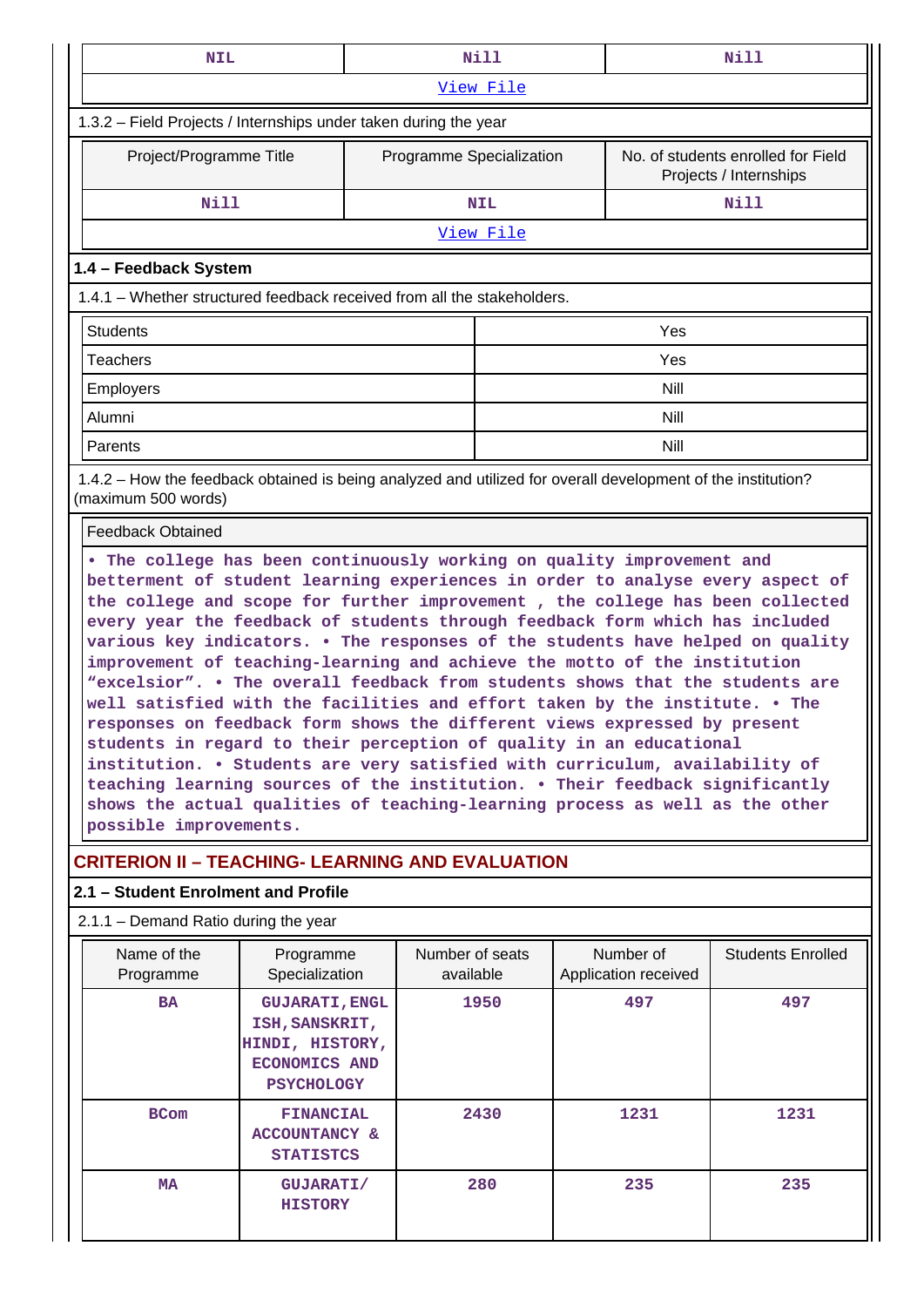| <b>MCom</b>                                                                                                                                               |                                                               | FINANCIAL AND<br><b>MANAGEMENT</b><br><b>ACCOUNTANCY</b> |            | 160                                                                                                        |                                                                                                  | 151         |                                                                                                  |      | 151                                                                                                                                                                                                                                                                                                                                                                                                                                                                                                                                                                                                                                                                                                                |
|-----------------------------------------------------------------------------------------------------------------------------------------------------------|---------------------------------------------------------------|----------------------------------------------------------|------------|------------------------------------------------------------------------------------------------------------|--------------------------------------------------------------------------------------------------|-------------|--------------------------------------------------------------------------------------------------|------|--------------------------------------------------------------------------------------------------------------------------------------------------------------------------------------------------------------------------------------------------------------------------------------------------------------------------------------------------------------------------------------------------------------------------------------------------------------------------------------------------------------------------------------------------------------------------------------------------------------------------------------------------------------------------------------------------------------------|
|                                                                                                                                                           |                                                               |                                                          |            |                                                                                                            | View File                                                                                        |             |                                                                                                  |      |                                                                                                                                                                                                                                                                                                                                                                                                                                                                                                                                                                                                                                                                                                                    |
| 2.2 - Catering to Student Diversity                                                                                                                       |                                                               |                                                          |            |                                                                                                            |                                                                                                  |             |                                                                                                  |      |                                                                                                                                                                                                                                                                                                                                                                                                                                                                                                                                                                                                                                                                                                                    |
|                                                                                                                                                           | 2.2.1 - Student - Full time teacher ratio (current year data) |                                                          |            |                                                                                                            |                                                                                                  |             |                                                                                                  |      |                                                                                                                                                                                                                                                                                                                                                                                                                                                                                                                                                                                                                                                                                                                    |
| Year                                                                                                                                                      | Number of<br>students enrolled<br>in the institution<br>(UG)  |                                                          |            | Number of<br>students enrolled<br>in the institution<br>(PG)                                               | Number of<br>fulltime teachers<br>available in the<br>institution<br>teaching only UG<br>courses |             | Number of<br>fulltime teachers<br>available in the<br>institution<br>teaching only PG<br>courses |      | Number of<br>teachers<br>teaching both UG<br>and PG courses                                                                                                                                                                                                                                                                                                                                                                                                                                                                                                                                                                                                                                                        |
| 2016                                                                                                                                                      |                                                               | 1728                                                     |            | 386                                                                                                        | 19                                                                                               |             |                                                                                                  | Nill | 16                                                                                                                                                                                                                                                                                                                                                                                                                                                                                                                                                                                                                                                                                                                 |
| 2.3 - Teaching - Learning Process                                                                                                                         |                                                               |                                                          |            |                                                                                                            |                                                                                                  |             |                                                                                                  |      |                                                                                                                                                                                                                                                                                                                                                                                                                                                                                                                                                                                                                                                                                                                    |
| 2.3.1 – Percentage of teachers using ICT for effective teaching with Learning Management Systems (LMS), E-<br>learning resources etc. (current year data) |                                                               |                                                          |            |                                                                                                            |                                                                                                  |             |                                                                                                  |      |                                                                                                                                                                                                                                                                                                                                                                                                                                                                                                                                                                                                                                                                                                                    |
| Number of<br><b>Teachers on Roll</b>                                                                                                                      | Number of<br>teachers using<br>ICT (LMS, e-<br>Resources)     |                                                          |            | <b>ICT Tools and</b><br>resources<br>available                                                             | Number of ICT<br>enabled<br>Classrooms                                                           |             | Numberof smart<br>classrooms                                                                     |      | E-resources and<br>techniques used                                                                                                                                                                                                                                                                                                                                                                                                                                                                                                                                                                                                                                                                                 |
| 19                                                                                                                                                        | 13                                                            |                                                          |            |                                                                                                            | 3                                                                                                |             |                                                                                                  | Nill | $\overline{\mathbf{2}}$                                                                                                                                                                                                                                                                                                                                                                                                                                                                                                                                                                                                                                                                                            |
|                                                                                                                                                           | View File of ICT Tools and resources                          |                                                          |            |                                                                                                            |                                                                                                  |             |                                                                                                  |      |                                                                                                                                                                                                                                                                                                                                                                                                                                                                                                                                                                                                                                                                                                                    |
|                                                                                                                                                           |                                                               |                                                          |            | View File of E-resources and techniques used                                                               |                                                                                                  |             |                                                                                                  |      |                                                                                                                                                                                                                                                                                                                                                                                                                                                                                                                                                                                                                                                                                                                    |
| 2.3.2 - Students mentoring system available in the institution? Give details. (maximum 500 words)                                                         |                                                               |                                                          |            |                                                                                                            |                                                                                                  |             |                                                                                                  |      |                                                                                                                                                                                                                                                                                                                                                                                                                                                                                                                                                                                                                                                                                                                    |
|                                                                                                                                                           |                                                               |                                                          |            | courses and Financially weak students are permitted to work on part time basis.                            |                                                                                                  |             |                                                                                                  |      | Personal counselling, mentoring etc. on individual basis to weak students for quality up gradation. Teachers and<br>faculty members take personal interest in these weak students and try to solve their doubts and problems at the<br>earliest. Faculty tries to understand the psychology of students and try to understand their problems which can<br>help solve their problems, doubts, grievances etc. They are prepared for facing exams and motivate them to take<br>part in multifarious activities. Several cells related to women like anti ragging cell, harassment cell etc. work for<br>the safety and security of girl students. Students are encouraged to pursue higher education by professional |
| Number of students enrolled in the<br>institution                                                                                                         |                                                               |                                                          |            | Number of fulltime teachers                                                                                |                                                                                                  |             |                                                                                                  |      | Mentor: Mentee Ratio                                                                                                                                                                                                                                                                                                                                                                                                                                                                                                                                                                                                                                                                                               |
|                                                                                                                                                           | 2114                                                          |                                                          |            |                                                                                                            | 19                                                                                               |             |                                                                                                  |      | 1:111                                                                                                                                                                                                                                                                                                                                                                                                                                                                                                                                                                                                                                                                                                              |
| 2.4 - Teacher Profile and Quality                                                                                                                         |                                                               |                                                          |            |                                                                                                            |                                                                                                  |             |                                                                                                  |      |                                                                                                                                                                                                                                                                                                                                                                                                                                                                                                                                                                                                                                                                                                                    |
| 2.4.1 – Number of full time teachers appointed during the year                                                                                            |                                                               |                                                          |            |                                                                                                            |                                                                                                  |             |                                                                                                  |      |                                                                                                                                                                                                                                                                                                                                                                                                                                                                                                                                                                                                                                                                                                                    |
| No. of sanctioned<br>positions                                                                                                                            |                                                               | No. of filled positions                                  |            | Vacant positions                                                                                           |                                                                                                  |             | Positions filled during<br>the current year                                                      |      | No. of faculty with<br>Ph.D                                                                                                                                                                                                                                                                                                                                                                                                                                                                                                                                                                                                                                                                                        |
| 59                                                                                                                                                        |                                                               | 19                                                       |            |                                                                                                            | <b>Nill</b>                                                                                      |             | <b>Nill</b>                                                                                      |      | 6                                                                                                                                                                                                                                                                                                                                                                                                                                                                                                                                                                                                                                                                                                                  |
| International level from Government, recognised bodies during the year)                                                                                   |                                                               |                                                          |            |                                                                                                            |                                                                                                  |             |                                                                                                  |      | 2.4.2 - Honours and recognition received by teachers (received awards, recognition, fellowships at State, National,                                                                                                                                                                                                                                                                                                                                                                                                                                                                                                                                                                                                |
| Year of Award                                                                                                                                             |                                                               |                                                          |            | Name of full time teachers<br>receiving awards from<br>state level, national level,<br>international level |                                                                                                  | Designation |                                                                                                  |      | Name of the award,<br>fellowship, received from<br>Government or recognized<br>bodies                                                                                                                                                                                                                                                                                                                                                                                                                                                                                                                                                                                                                              |
| <b>Nill</b>                                                                                                                                               |                                                               |                                                          | <b>NIL</b> |                                                                                                            |                                                                                                  | Nill        |                                                                                                  |      | NIL                                                                                                                                                                                                                                                                                                                                                                                                                                                                                                                                                                                                                                                                                                                |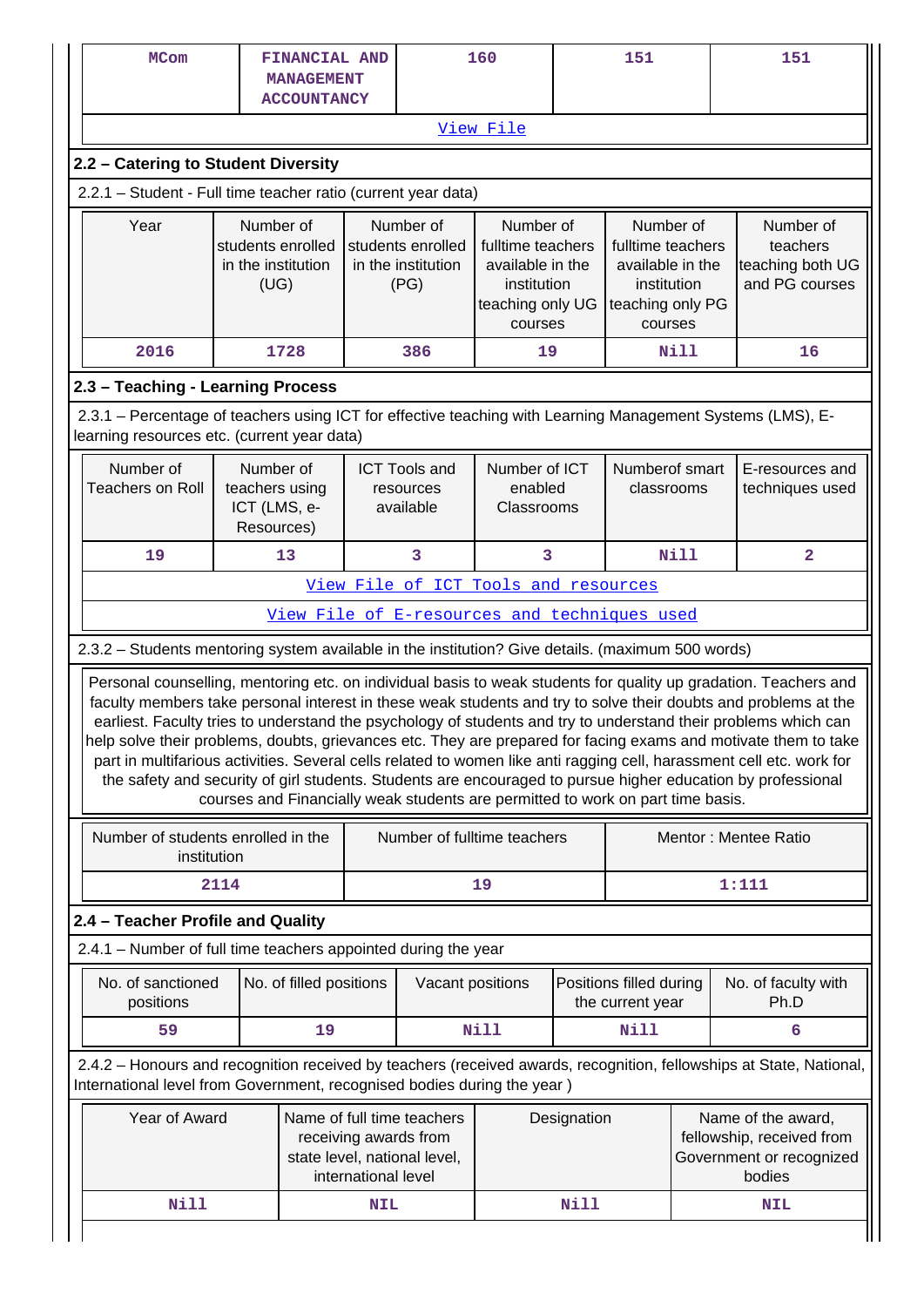## **2.5 – Evaluation Process and Reforms**

 2.5.1 – Number of days from the date of semester-end/ year- end examination till the declaration of results during the year

| Programme Name | Programme Code | Semester/year   | Last date of the last<br>semester-end/year-<br>end examination | Date of declaration of<br>results of semester-<br>end/year-end<br>examination |
|----------------|----------------|-----------------|----------------------------------------------------------------|-------------------------------------------------------------------------------|
| <b>MCom</b>    | 03             | <b>SEMESTER</b> | 29/04/2017                                                     | 31/05/2017                                                                    |
| <b>BCom</b>    | 03             | <b>SEMESTER</b> | 29/04/2017                                                     | 28/05/2017                                                                    |
| MA             | 01             | <b>SEMESTER</b> | 29/04/2017                                                     | 10/06/2017                                                                    |
| <b>BA</b>      | 01             | <b>SEMESTER</b> | 29/04/2017                                                     | 27/05/2017                                                                    |
|                |                |                 |                                                                |                                                                               |

#### 2.5.2 – Reforms initiated on Continuous Internal Evaluation(CIE) system at the institutional level (250 words)

 **The college initiated continuous internal evaluation in accordance with the norms of the university. The college examination officers are appointed as per the rules and regulations laid down by the university Every academic year, the time table committee and the examination officers prepare the schedule of internal evaluation, which is circulated and displayed for the members of the teaching faculty and the same is communicated and displayed to the students on the notice board. Besides this, the concerned faculty members make announcement in the classroom while teaching work The distribution of assessment is done properly by HOD's. The internal examination committee monitors and conducts internal examination in the college. All the teachers of the concerned department submit a set of question papers through the Head of the Department – to the examination committee. For the continuous Internal Evaluation the college conducts class discussion, practical examinations, assignments etc.**

 2.5.3 – Academic calendar prepared and adhered for conduct of Examination and other related matters (250 words)

 **? The college has to adhere to the academic calendar published by the university. ? IQAC also prepares the academic calendar in accordance with the academic calendar for the university. ? The academic calendar specifics the teaching learning schedule of every academic year and CIE. ? The In-charge principal of the college regularly conducts meetings for better functioning of academic and examination related activities. ? It is mandatory for the students and the faculty to adhere to the academic calendar for the completion of academic activities.**

## **2.6 – Student Performance and Learning Outcomes**

 2.6.1 – Program outcomes, program specific outcomes and course outcomes for all programs offered by the institution are stated and displayed in website of the institution (to provide the weblink)

<http://sbgardacollege.org/wp-content/uploads/2021/03/FINAL-PO-PSO-CO.pdf>

2.6.2 – Pass percentage of students

| Programme<br>Code | Programme<br>Name | Programme<br>Specialization   | Number of<br>students<br>appeared in the<br>final year<br>examination | Number of<br>students passed<br>in final year<br>examination | Pass Percentage |
|-------------------|-------------------|-------------------------------|-----------------------------------------------------------------------|--------------------------------------------------------------|-----------------|
| 01                | <b>BA</b>         | <b>GUJARATI, E</b><br>NGLISH, | 91                                                                    | 76                                                           | 83.52           |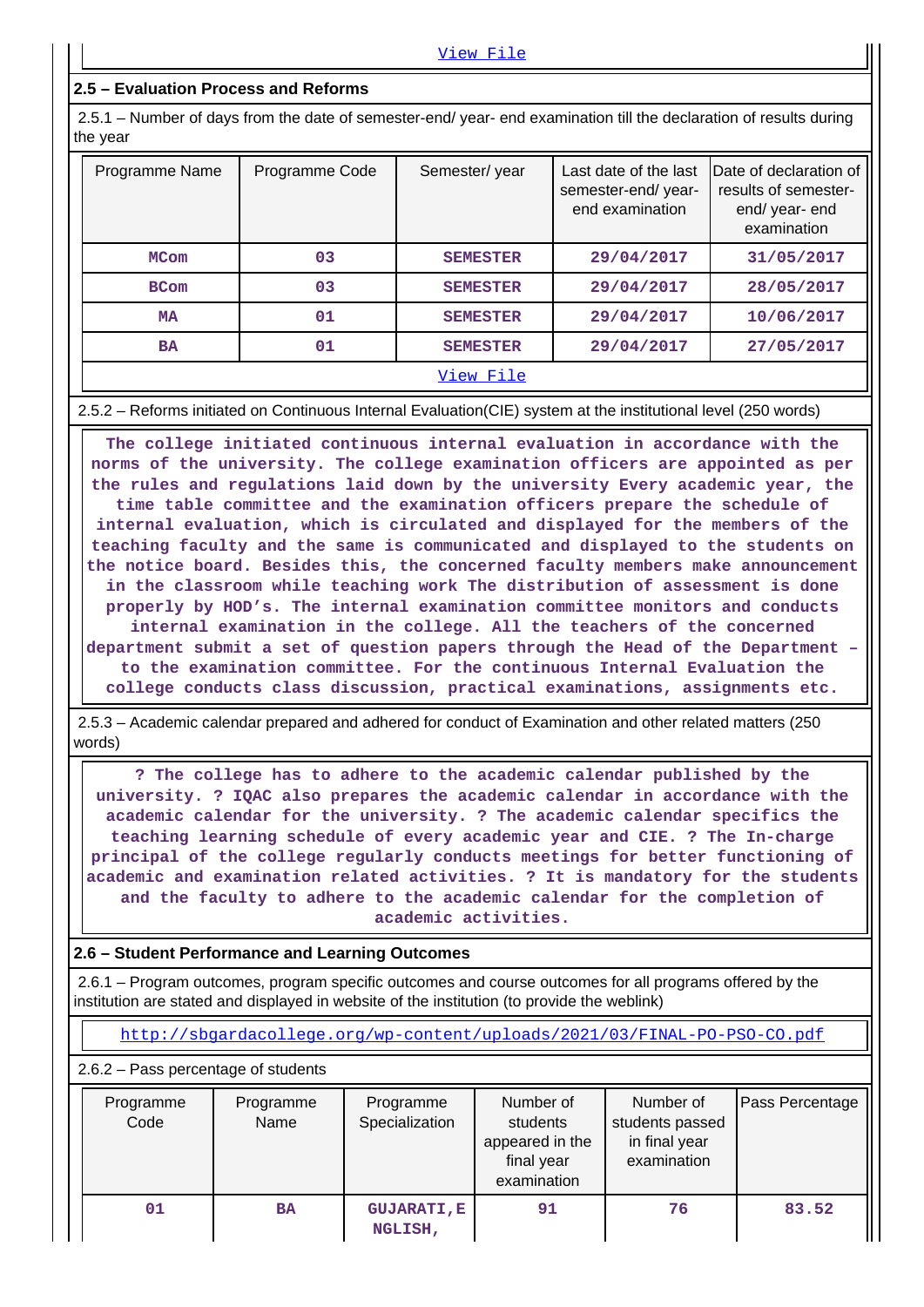|                                   |             | SANSKRIT,<br>HINDI,<br>HISTORY,<br>PSYCHOLOGY,<br><b>ECONOMICS</b>          |           |    |       |  |  |
|-----------------------------------|-------------|-----------------------------------------------------------------------------|-----------|----|-------|--|--|
| 01                                | MA          | <b>HISTORY</b>                                                              | 50        | 50 | 100   |  |  |
| 01                                | <b>MA</b>   | <b>GUJARATI</b>                                                             | 58        | 56 | 96.55 |  |  |
| 03                                | <b>BCom</b> | 185<br><b>ADVANCED</b><br><b>ACCOUNTING</b><br>AND AUDITING<br>& STATISTICS |           | 78 | 42.16 |  |  |
| 03                                | <b>MCom</b> | 70<br><b>FINANCIAL</b><br>& MANAGEMENT<br><b>ACCOUNTANCY</b>                |           | 60 | 85.71 |  |  |
|                                   |             |                                                                             | View File |    |       |  |  |
| 2.7 - Student Satisfaction Survey |             |                                                                             |           |    |       |  |  |

 2.7.1 – Student Satisfaction Survey (SSS) on overall institutional performance (Institution may design the questionnaire) (results and details be provided as weblink)

 [http://sbgardacollege.org/wp-content/uploads/2021/03/STUDENTS-FEEDBACK-](http://sbgardacollege.org/wp-content/uploads/2021/03/STUDENTS-FEEDBACK-ANALYSIS-REPORT-2016-17.pdf)[ANALYSIS-REPORT-2016-17.pdf](http://sbgardacollege.org/wp-content/uploads/2021/03/STUDENTS-FEEDBACK-ANALYSIS-REPORT-2016-17.pdf) 

## **CRITERION III – RESEARCH, INNOVATIONS AND EXTENSION**

## **3.1 – Resource Mobilization for Research**

3.1.1 – Research funds sanctioned and received from various agencies, industry and other organisations

| Nature of the Project | <b>Duration</b> | Name of the funding<br>agency | Total grant<br>sanctioned | Amount received<br>during the year |  |  |
|-----------------------|-----------------|-------------------------------|---------------------------|------------------------------------|--|--|
| Nill                  |                 | <b>NIL</b>                    |                           |                                    |  |  |
|                       |                 | View File                     |                           |                                    |  |  |

## **3.2 – Innovation Ecosystem**

 3.2.1 – Workshops/Seminars Conducted on Intellectual Property Rights (IPR) and Industry-Academia Innovative practices during the year

| Title of workshop/seminar                                                                            | Name of the Dept.  | Date       |  |  |  |  |
|------------------------------------------------------------------------------------------------------|--------------------|------------|--|--|--|--|
| NATIONAL LEVEL THREE DAYS<br>PSYCHOLOGY CONFERENCE                                                   | <b>PSYCHOLOGY</b>  | 10/09/2016 |  |  |  |  |
| Career Guidance Seminar                                                                              | <b>UDISHA CELL</b> | 11/02/2017 |  |  |  |  |
| International<br>Motivational Trainers<br>Programme                                                  | <b>NSS</b>         | 02/03/2017 |  |  |  |  |
| 3.2.2 - Awards for Innovation won by Institution/Teachers/Research scholars/Students during the year |                    |            |  |  |  |  |

|                                                              | Title of the innovation                                                                 | Name of Awardee |  | Awarding Agency |                                 |  | Date of award<br>Category |  |         |  |  |
|--------------------------------------------------------------|-----------------------------------------------------------------------------------------|-----------------|--|-----------------|---------------------------------|--|---------------------------|--|---------|--|--|
| Nill<br><b>NIL</b><br><b>NIL</b><br><b>NIL</b><br><b>NIL</b> |                                                                                         |                 |  |                 |                                 |  |                           |  |         |  |  |
|                                                              | View File                                                                               |                 |  |                 |                                 |  |                           |  |         |  |  |
|                                                              | 3.2.3 – No. of Incubation centre created, start-ups incubated on campus during the year |                 |  |                 |                                 |  |                           |  |         |  |  |
|                                                              | Incubation                                                                              | Name            |  | Sponsered By    | Nature of Start-<br>Name of the |  |                           |  | Date of |  |  |

| Incubation | Name | Sponsered By | Name of the | <b>Nature of Start-</b> | Date of      |
|------------|------|--------------|-------------|-------------------------|--------------|
| Center     |      |              | Start-up    | up                      | Commencement |
|            |      |              |             |                         |              |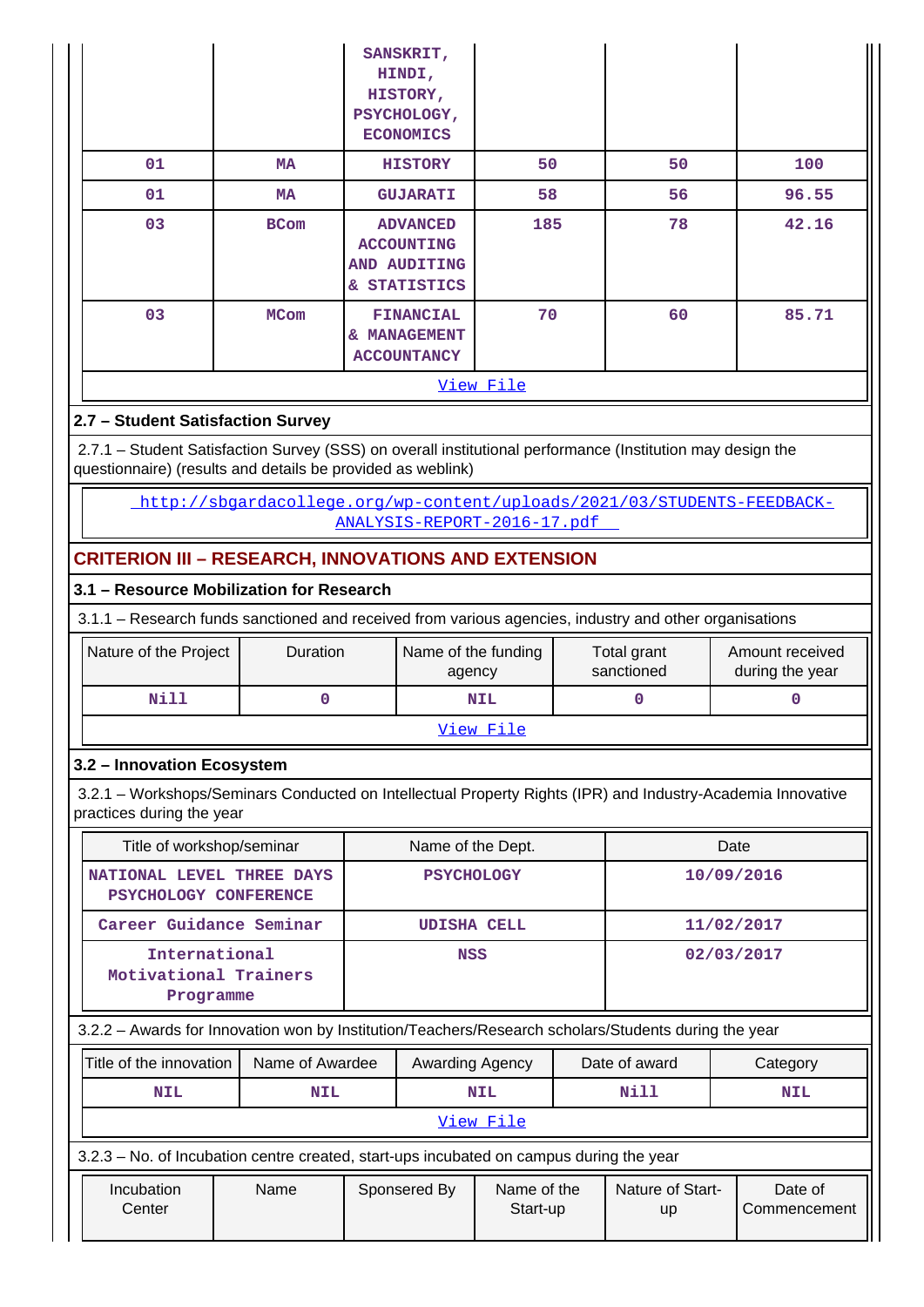| <b>NIL</b>                                                                                                                                                            |              | <b>NIL</b>             |                   | <b>NIL</b>              |                       | <b>NIL</b>            |                                                                    | <b>NIL</b>                               |                                                      | <b>Nill</b>                                       |
|-----------------------------------------------------------------------------------------------------------------------------------------------------------------------|--------------|------------------------|-------------------|-------------------------|-----------------------|-----------------------|--------------------------------------------------------------------|------------------------------------------|------------------------------------------------------|---------------------------------------------------|
|                                                                                                                                                                       |              |                        |                   |                         | View File             |                       |                                                                    |                                          |                                                      |                                                   |
| 3.3 - Research Publications and Awards                                                                                                                                |              |                        |                   |                         |                       |                       |                                                                    |                                          |                                                      |                                                   |
| 3.3.1 - Incentive to the teachers who receive recognition/awards                                                                                                      |              |                        |                   |                         |                       |                       |                                                                    |                                          |                                                      |                                                   |
|                                                                                                                                                                       | <b>State</b> |                        |                   | National                |                       |                       |                                                                    | International                            |                                                      |                                                   |
|                                                                                                                                                                       | 0            |                        |                   | 0                       |                       |                       |                                                                    |                                          | 0                                                    |                                                   |
| 3.3.2 - Ph. Ds awarded during the year (applicable for PG College, Research Center)                                                                                   |              |                        |                   |                         |                       |                       |                                                                    |                                          |                                                      |                                                   |
|                                                                                                                                                                       |              | Name of the Department |                   | Number of PhD's Awarded |                       |                       |                                                                    |                                          |                                                      |                                                   |
|                                                                                                                                                                       |              | <b>NIL</b>             |                   |                         |                       |                       |                                                                    | Nill                                     |                                                      |                                                   |
| 3.3.3 - Research Publications in the Journals notified on UGC website during the year                                                                                 |              |                        |                   |                         |                       |                       |                                                                    |                                          |                                                      |                                                   |
| <b>Type</b>                                                                                                                                                           |              |                        | Department        |                         |                       | Number of Publication |                                                                    |                                          |                                                      | Average Impact Factor (if<br>any)                 |
| National                                                                                                                                                              |              |                        | <b>PSYCHOLOGY</b> |                         |                       | 3                     |                                                                    |                                          |                                                      | Nill                                              |
| International                                                                                                                                                         |              |                        | <b>ENGLISH</b>    |                         |                       | 2                     |                                                                    |                                          |                                                      | Nill                                              |
|                                                                                                                                                                       |              |                        |                   |                         | View File             |                       |                                                                    |                                          |                                                      |                                                   |
| 3.3.4 - Books and Chapters in edited Volumes / Books published, and papers in National/International Conference<br>Proceedings per Teacher during the year            |              |                        |                   |                         |                       |                       |                                                                    |                                          |                                                      |                                                   |
|                                                                                                                                                                       |              | Department             |                   |                         | Number of Publication |                       |                                                                    |                                          |                                                      |                                                   |
|                                                                                                                                                                       |              | <b>PSYCHOLOGY</b>      |                   |                         |                       |                       |                                                                    | 8                                        |                                                      |                                                   |
|                                                                                                                                                                       |              |                        |                   |                         | View File             |                       |                                                                    |                                          |                                                      |                                                   |
| 3.3.5 - Bibliometrics of the publications during the last Academic year based on average citation index in Scopus/<br>Web of Science or PubMed/ Indian Citation Index |              |                        |                   |                         |                       |                       |                                                                    |                                          |                                                      |                                                   |
| Title of the<br>Paper                                                                                                                                                 |              | Name of<br>Author      | Title of journal  | Year of<br>publication  |                       | <b>Citation Index</b> | Institutional<br>affiliation as<br>mentioned in<br>the publication |                                          | Number of<br>citations<br>excluding self<br>citation |                                                   |
| <b>NIL</b>                                                                                                                                                            |              | <b>NIL</b>             | <b>NIL</b>        |                         | <b>Nill</b>           | $\mathbf 0$           |                                                                    | <b>NIL</b>                               |                                                      | Nill                                              |
|                                                                                                                                                                       |              |                        |                   |                         | View File             |                       |                                                                    |                                          |                                                      |                                                   |
| 3.3.6 - h-Index of the Institutional Publications during the year. (based on Scopus/ Web of science)                                                                  |              |                        |                   |                         |                       |                       |                                                                    |                                          |                                                      |                                                   |
| Title of the<br>Paper                                                                                                                                                 | Author       | Name of                | Title of journal  | Year of                 |                       | h-index               |                                                                    | Number of<br>citations<br>excluding self |                                                      | Institutional                                     |
|                                                                                                                                                                       |              |                        |                   |                         | publication           |                       |                                                                    | citation                                 |                                                      | affiliation as<br>mentioned in<br>the publication |
| <b>NIL</b>                                                                                                                                                            |              | <b>NIL</b>             | <b>NIL</b>        |                         | <b>Nill</b>           | Nill                  |                                                                    | Nill                                     |                                                      | <b>NIL</b>                                        |
|                                                                                                                                                                       |              |                        |                   |                         | View File             |                       |                                                                    |                                          |                                                      |                                                   |
|                                                                                                                                                                       |              |                        |                   |                         |                       |                       |                                                                    |                                          |                                                      |                                                   |
| Number of Faculty                                                                                                                                                     |              |                        | International     | National                |                       |                       | <b>State</b>                                                       |                                          |                                                      | Local                                             |
| Attended/Semi<br>nars/Workshops                                                                                                                                       |              |                        | $\overline{a}$    |                         | 16                    |                       | $\overline{a}$                                                     |                                          |                                                      | 2                                                 |
| 3.3.7 - Faculty participation in Seminars/Conferences and Symposia during the year:<br>Presented<br>papers                                                            |              |                        | 5                 |                         | $6\phantom{a}$        |                       | <b>Nill</b>                                                        |                                          |                                                      | <b>Nill</b>                                       |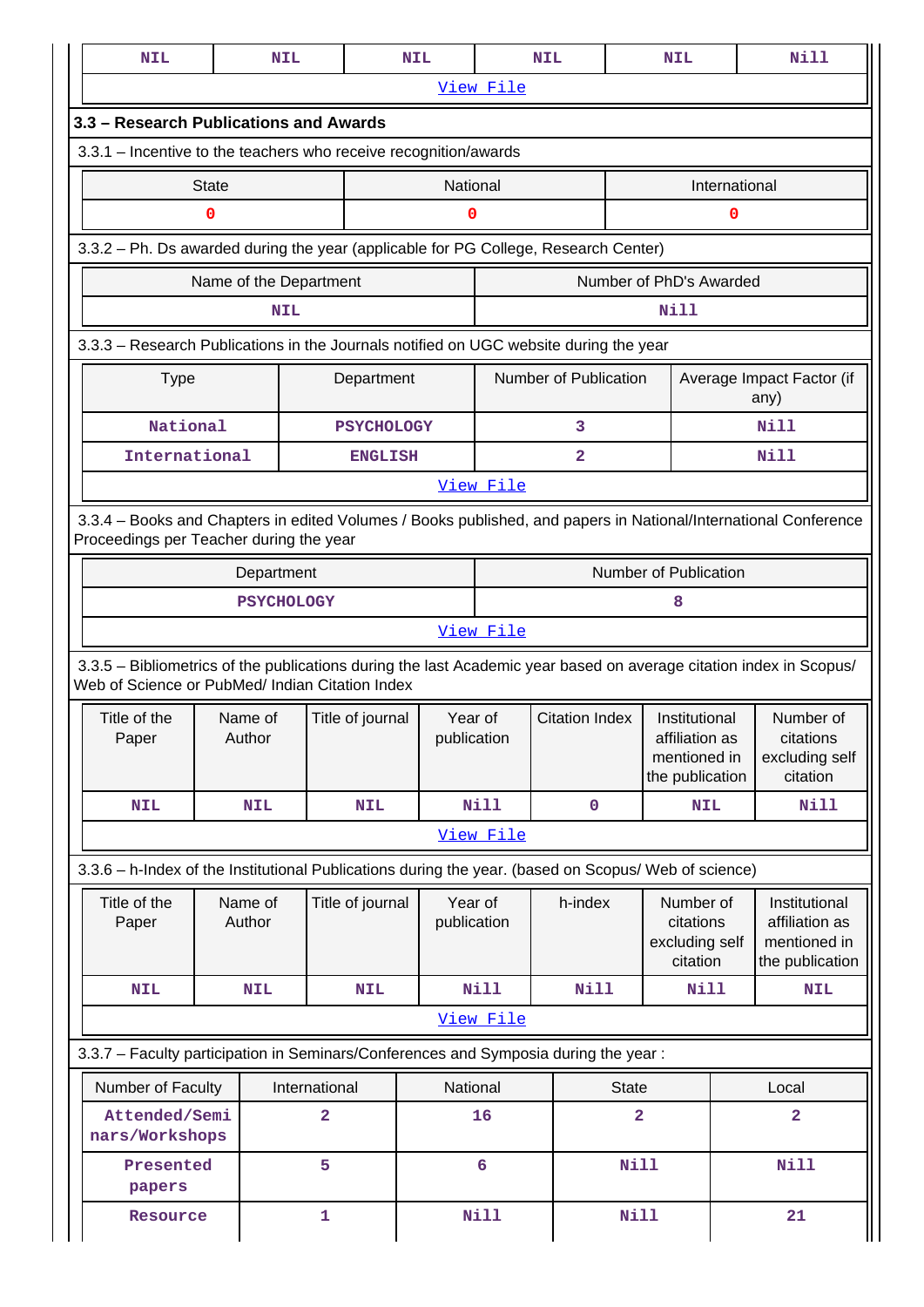[View File](https://assessmentonline.naac.gov.in/public/Postacc/Faculty_participation/10126_Faculty_participation_1617597447.xlsx)

#### **3.4 – Extension Activities**

 3.4.1 – Number of extension and outreach programmes conducted in collaboration with industry, community and Non- Government Organisations through NSS/NCC/Red cross/Youth Red Cross (YRC) etc., during the year

| Title of the activities                                   | Organising unit/agency/<br>collaborating agency | Number of teachers<br>participated in such<br>activities | Number of students<br>participated in such<br>activities |  |  |
|-----------------------------------------------------------|-------------------------------------------------|----------------------------------------------------------|----------------------------------------------------------|--|--|
| <b>SWACHCHATA</b><br><b>MISSION PROGRAMME</b>             | <b>NSS</b>                                      | 10                                                       | 115                                                      |  |  |
| <b>CELEBRATION OF</b><br><b>GOOD GOVERNANCE DAY</b>       | <b>NSS</b>                                      | 10                                                       | 210                                                      |  |  |
| <b>45TH ANNUAL NSS</b><br><b>CAMP</b>                     | <b>NSS</b>                                      | 5                                                        | 43                                                       |  |  |
| THELESEMIA CHECK<br><b>UP CAMP</b>                        | <b>NSS</b>                                      | 5                                                        | 397                                                      |  |  |
| <b>BLOOD DONATION</b><br><b>CAMP</b>                      | <b>NSS</b>                                      | 5                                                        | 102                                                      |  |  |
| <b>SERVICE AT</b><br>DIVYANGJAN CAMP                      | <b>NCC</b>                                      | $\mathbf{1}$                                             | 25                                                       |  |  |
| <b>AWARENESS</b><br>PROGRAMME ON LAW OF<br><b>NATION</b>  | <b>NSS</b>                                      | 10                                                       | 70                                                       |  |  |
| TREE PLANTATION<br><b>PROGRAMME</b>                       | <b>NSS</b>                                      | 6                                                        | 15                                                       |  |  |
| <b>CELEBRATION OF</b><br>INTERNATIONAL YOGA<br><b>DAY</b> | NSS/NCC                                         | 30                                                       | 30                                                       |  |  |
| TRAINING FOR YOGA                                         | <b>NSS</b>                                      | 3                                                        | 61                                                       |  |  |
|                                                           |                                                 | View File                                                |                                                          |  |  |

 3.4.2 – Awards and recognition received for extension activities from Government and other recognized bodies during the year

| Name of the activity | Award/Recognition |            | Number of students<br><b>Benefited</b> |  |  |
|----------------------|-------------------|------------|----------------------------------------|--|--|
| NIL                  | <b>NIL</b>        | <b>NIL</b> | Nill                                   |  |  |
|                      |                   | View File  |                                        |  |  |

 3.4.3 – Students participating in extension activities with Government Organisations, Non-Government Organisations and programmes such as Swachh Bharat, Aids Awareness, Gender Issue, etc. during the year

| Name of the scheme | Organising unit/Agen<br>cy/collaborating<br>agency | Name of the activity                                    | Number of teachers<br>participated in such<br>activites | Number of students<br>participated in such<br>activites |
|--------------------|----------------------------------------------------|---------------------------------------------------------|---------------------------------------------------------|---------------------------------------------------------|
| <b>NSS</b>         | <b>NSS</b>                                         | <b>SWACHCHATA</b><br><b>MISSION</b><br><b>PROGRAMME</b> | 10                                                      | 115                                                     |
| <b>NSS</b>         | <b>NSS</b>                                         | <b>CELEBRATION</b><br>OF GOOD<br><b>GOVERNANCE DAY</b>  | 10                                                      | 210                                                     |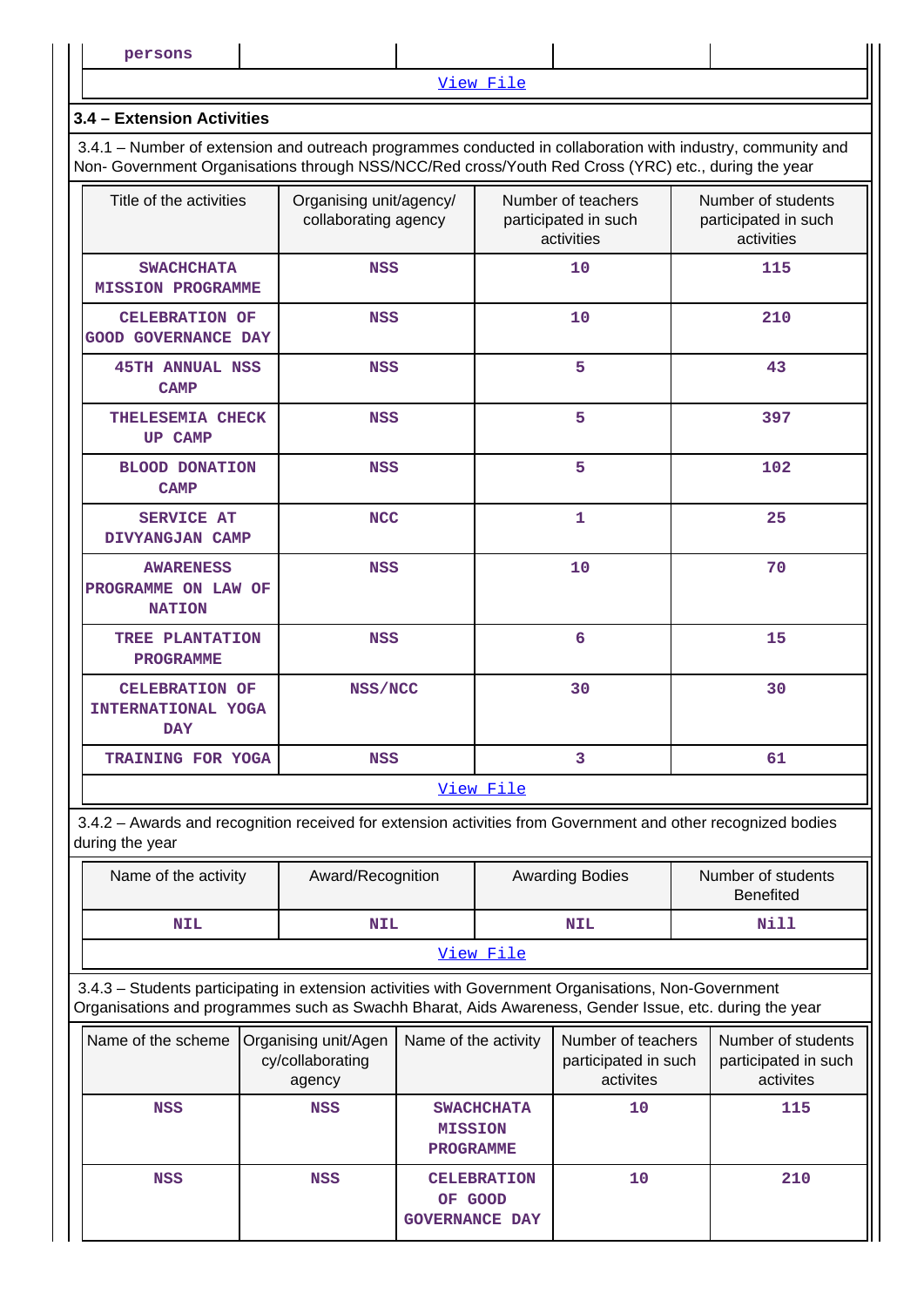| NSS                                                                                                         | <b>NSS</b>                                                                               | <b>NSS CAMP</b>                   | <b>45TH ANNUAL</b>                                           | 5                           | 43           |  |  |
|-------------------------------------------------------------------------------------------------------------|------------------------------------------------------------------------------------------|-----------------------------------|--------------------------------------------------------------|-----------------------------|--------------|--|--|
| <b>NSS</b>                                                                                                  | <b>NSS</b>                                                                               |                                   | <b>THELESEMIA</b><br><b>CHECK UP CAMP</b>                    | 5                           | 397          |  |  |
| <b>NSS</b>                                                                                                  | <b>NSS</b>                                                                               |                                   | <b>BLOOD</b><br>DONATION CAMP                                | 5                           | 102          |  |  |
| <b>ASSISTANCE</b><br>PROGRAMME FOR<br>DIVYANGJAN BY<br><b>NAVSARI</b><br><b>DISTRICT</b>                    | <b>ASSISTANCE</b><br>PROGRAMME FOR<br>DIVYANGJAN BY<br><b>NAVSARI</b><br><b>DISTRICT</b> |                                   | <b>SERVICE AT</b><br>DIVYANGJAN CAMP                         | $\mathbf{1}$                | 50           |  |  |
| <b>NSS</b>                                                                                                  | <b>NSS</b>                                                                               |                                   | <b>AWARENESS</b><br>PROGRAMME ON<br><b>LAWS OF NATION</b>    | 10                          | 70           |  |  |
| <b>NSS</b>                                                                                                  | <b>NSS</b>                                                                               |                                   | TREE<br><b>PLANTATION</b><br><b>PROGRAMME</b>                | 6                           | 15           |  |  |
| NSS/NCC                                                                                                     | NSS/NCC                                                                                  |                                   | <b>CELEBRATION</b><br>OF<br><b>INTERNATIONAL</b><br>YOGA DAY | 30                          | 30           |  |  |
| <b>NSS</b>                                                                                                  | <b>NSS</b>                                                                               |                                   | <b>TRAINING FOR</b><br><b>YOGA</b>                           | 3                           | 61           |  |  |
|                                                                                                             |                                                                                          |                                   | View File                                                    |                             |              |  |  |
| 3.5 - Collaborations                                                                                        |                                                                                          |                                   |                                                              |                             |              |  |  |
| 3.5.1 - Number of Collaborative activities for research, faculty exchange, student exchange during the year |                                                                                          |                                   |                                                              |                             |              |  |  |
| Nature of activity                                                                                          |                                                                                          | Participant                       |                                                              | Source of financial support | Duration     |  |  |
| <b>BHARATNATYAM</b>                                                                                         |                                                                                          | <b>GENERAL</b>                    |                                                              | <b>NIL</b>                  | 1            |  |  |
| <b>PERSONALITY</b>                                                                                          |                                                                                          | <b>STUDENTS</b>                   |                                                              | <b>NIL</b>                  | $\mathbf{1}$ |  |  |
| <b>THOUGHTS</b>                                                                                             |                                                                                          | <b>STUDENTS</b>                   |                                                              | <b>NIL</b>                  | 1            |  |  |
| <b>HUMANITY</b>                                                                                             |                                                                                          | MEMBER OF ROTARY<br><b>CLUB</b>   |                                                              | <b>NIL</b>                  | 1            |  |  |
| <b>LEADERSHIP AND</b><br><b>PERSONALITY</b>                                                                 |                                                                                          | <b>STUDENTS</b>                   |                                                              | <b>NIL</b>                  | $\mathbf{1}$ |  |  |
| <b>MOTIVATION</b>                                                                                           |                                                                                          | PRINCIPALS,<br>TEACHERS, STUDENTS |                                                              | <b>NIL</b>                  | 1            |  |  |
| <b>PARENTING</b><br><b>PSYCHOLOGY</b>                                                                       |                                                                                          | <b>TRAINEE</b>                    |                                                              | <b>NIL</b>                  | $\mathbf{1}$ |  |  |
| <b>MIND POWER WORK</b><br><b>PLACE</b>                                                                      |                                                                                          | <b>STUDENTS</b>                   |                                                              | <b>NIL</b>                  | $\mathbf{1}$ |  |  |
| TIME MANAGEMENT                                                                                             |                                                                                          | <b>STUDENTS</b>                   |                                                              | <b>NIL</b>                  | 1.           |  |  |
| WAY OF<br>SPIRITUALITY                                                                                      |                                                                                          | <b>PARENTS</b>                    |                                                              | <b>NIL</b>                  | 1            |  |  |
|                                                                                                             |                                                                                          |                                   | View File                                                    |                             |              |  |  |

 3.5.2 – Linkages with institutions/industries for internship, on-the- job training, project work, sharing of research facilities etc. during the year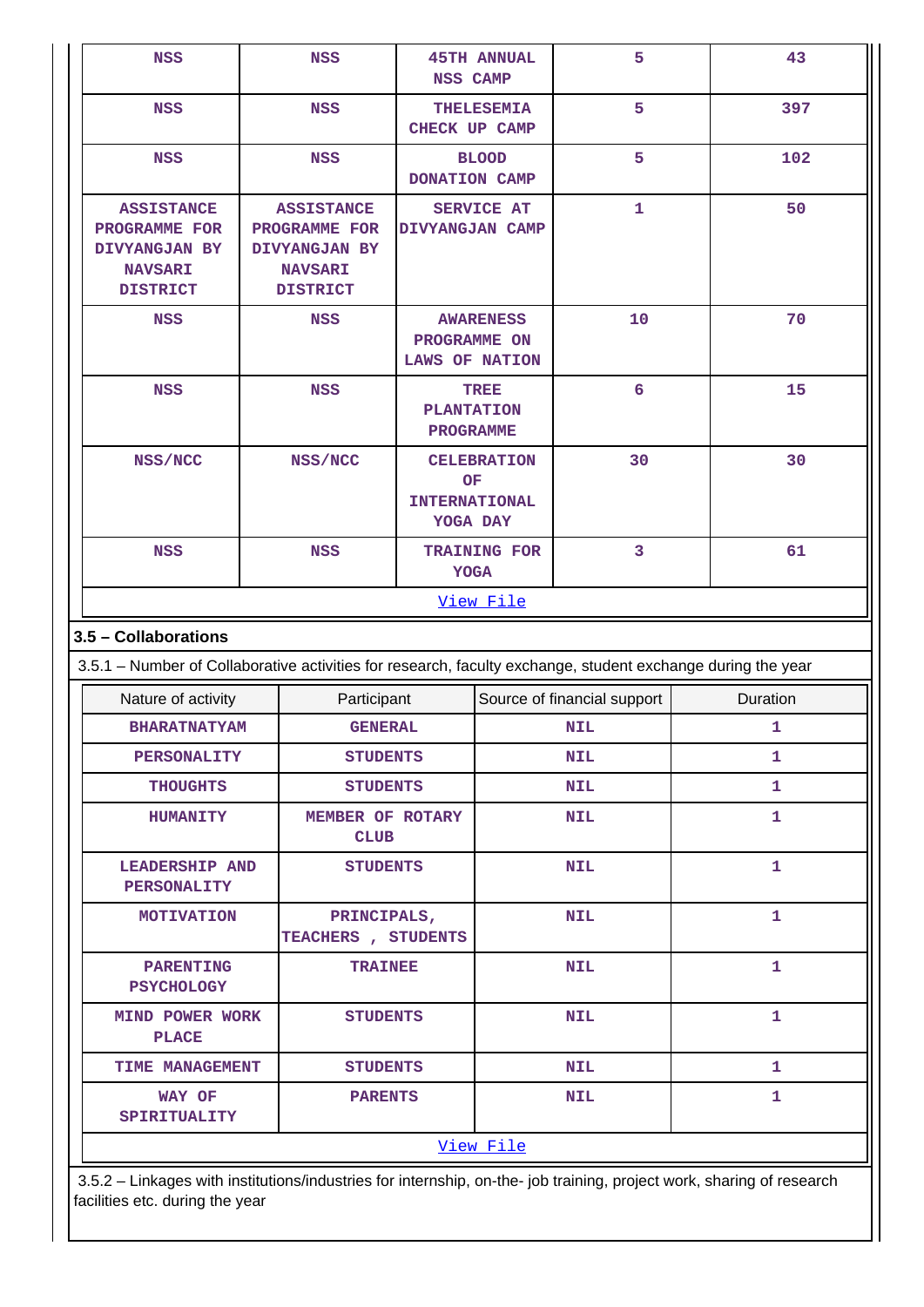| Nature of linkage                                                                                                                                     | Title of the<br>linkage                          |               | Name of the<br>partnering<br>institution/<br>industry<br>/research lab<br>with contact<br>details |            | <b>Duration From</b> | <b>Duration To</b><br><b>Nill</b>              |                                | Participant                                               |  |  |
|-------------------------------------------------------------------------------------------------------------------------------------------------------|--------------------------------------------------|---------------|---------------------------------------------------------------------------------------------------|------------|----------------------|------------------------------------------------|--------------------------------|-----------------------------------------------------------|--|--|
| <b>NIL</b>                                                                                                                                            |                                                  | <b>NIL</b>    | <b>NIL</b>                                                                                        |            | <b>Nill</b>          |                                                |                                | $\mathbf 0$                                               |  |  |
|                                                                                                                                                       |                                                  |               |                                                                                                   |            | View File            |                                                |                                |                                                           |  |  |
| 3.5.3 – MoUs signed with institutions of national, international importance, other universities, industries, corporate<br>houses etc. during the year |                                                  |               |                                                                                                   |            |                      |                                                |                                |                                                           |  |  |
| Organisation                                                                                                                                          |                                                  |               | Date of MoU signed                                                                                |            | Purpose/Activities   |                                                |                                | Number of<br>students/teachers<br>participated under MoUs |  |  |
| <b>NIL</b>                                                                                                                                            |                                                  | Nill          |                                                                                                   | <b>NIL</b> |                      |                                                | Nill                           |                                                           |  |  |
|                                                                                                                                                       |                                                  |               |                                                                                                   |            | View File            |                                                |                                |                                                           |  |  |
| <b>CRITERION IV - INFRASTRUCTURE AND LEARNING RESOURCES</b>                                                                                           |                                                  |               |                                                                                                   |            |                      |                                                |                                |                                                           |  |  |
| 4.1 - Physical Facilities                                                                                                                             |                                                  |               |                                                                                                   |            |                      |                                                |                                |                                                           |  |  |
| 4.1.1 - Budget allocation, excluding salary for infrastructure augmentation during the year                                                           |                                                  |               |                                                                                                   |            |                      |                                                |                                |                                                           |  |  |
|                                                                                                                                                       | Budget allocated for infrastructure augmentation |               |                                                                                                   |            |                      | Budget utilized for infrastructure development |                                |                                                           |  |  |
|                                                                                                                                                       | 330000                                           |               |                                                                                                   |            |                      |                                                | 364936                         |                                                           |  |  |
| 4.1.2 - Details of augmentation in infrastructure facilities during the year                                                                          |                                                  |               |                                                                                                   |            |                      |                                                |                                |                                                           |  |  |
|                                                                                                                                                       | <b>Facilities</b>                                |               |                                                                                                   |            |                      |                                                | <b>Existing or Newly Added</b> |                                                           |  |  |
| Seminar halls with ICT facilities                                                                                                                     |                                                  |               |                                                                                                   |            |                      |                                                | Existing                       |                                                           |  |  |
| Classrooms with LCD facilities                                                                                                                        |                                                  |               |                                                                                                   |            |                      |                                                | Newly Added                    |                                                           |  |  |
|                                                                                                                                                       |                                                  | Seminar Halls |                                                                                                   |            | Existing             |                                                |                                |                                                           |  |  |
|                                                                                                                                                       |                                                  | Laboratories  |                                                                                                   |            | Existing             |                                                |                                |                                                           |  |  |
|                                                                                                                                                       |                                                  | Class rooms   |                                                                                                   |            | Existing             |                                                |                                |                                                           |  |  |
|                                                                                                                                                       |                                                  | Campus Area   |                                                                                                   |            | Existing             |                                                |                                |                                                           |  |  |
| Value of the equipment purchased<br>during the year (rs. in lakhs)                                                                                    |                                                  |               |                                                                                                   |            |                      |                                                | Newly Added                    |                                                           |  |  |
| Number of important equipments<br>purchased (Greater than 1-0 lakh)                                                                                   | during the current year                          |               |                                                                                                   |            |                      |                                                | Newly Added                    |                                                           |  |  |
|                                                                                                                                                       |                                                  |               | Classrooms with Wi-Fi OR LAN                                                                      |            |                      |                                                | Newly Added                    |                                                           |  |  |
|                                                                                                                                                       |                                                  |               |                                                                                                   |            | View File            |                                                |                                |                                                           |  |  |
| 4.2 - Library as a Learning Resource                                                                                                                  |                                                  |               |                                                                                                   |            |                      |                                                |                                |                                                           |  |  |
| 4.2.1 - Library is automated {Integrated Library Management System (ILMS)}                                                                            |                                                  |               |                                                                                                   |            |                      |                                                |                                |                                                           |  |  |
| Name of the ILMS<br>software                                                                                                                          | Nature of automation (fully<br>or patially)      |               | Version                                                                                           |            |                      | Year of automation                             |                                |                                                           |  |  |
| <b>NIL</b>                                                                                                                                            |                                                  |               | Nill                                                                                              |            | <b>NIL</b>           |                                                | <b>Nill</b>                    |                                                           |  |  |
| 4.2.2 - Library Services                                                                                                                              |                                                  |               |                                                                                                   |            |                      |                                                |                                |                                                           |  |  |
| Library                                                                                                                                               | Existing                                         |               |                                                                                                   |            | Newly Added          |                                                |                                | Total                                                     |  |  |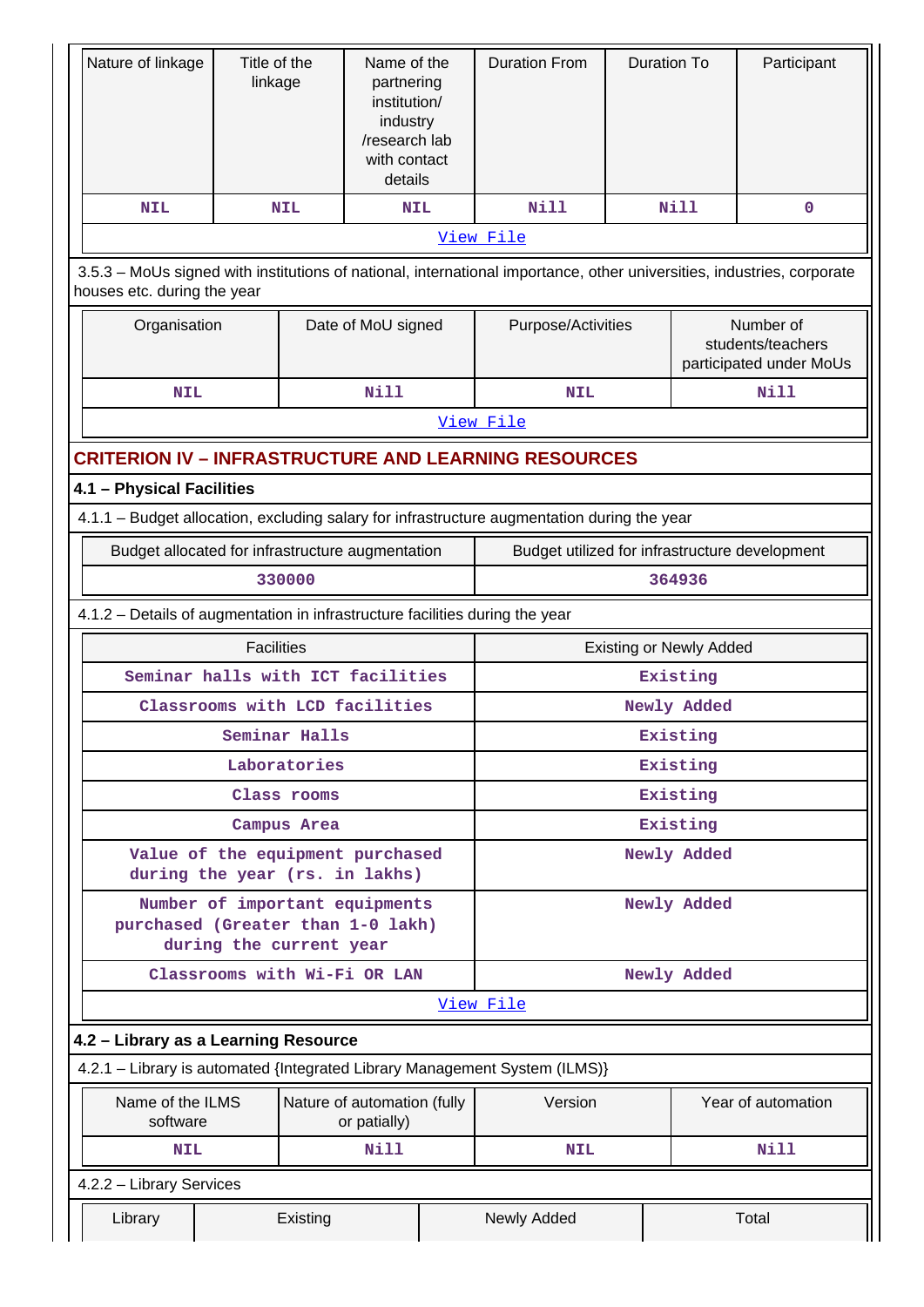| Service Type                                                                                                                                                                                                                                                             |                            |                 |                                                                                                                                                          |                            |                     |       |                                                     |                 |                    |                                                   |           |                                                   |
|--------------------------------------------------------------------------------------------------------------------------------------------------------------------------------------------------------------------------------------------------------------------------|----------------------------|-----------------|----------------------------------------------------------------------------------------------------------------------------------------------------------|----------------------------|---------------------|-------|-----------------------------------------------------|-----------------|--------------------|---------------------------------------------------|-----------|---------------------------------------------------|
| Text<br><b>Books</b>                                                                                                                                                                                                                                                     |                            | 50829           | 1722664                                                                                                                                                  |                            | 468                 |       | 63981                                               |                 | 51297              |                                                   |           | 1786645                                           |
| Reference<br><b>Books</b>                                                                                                                                                                                                                                                |                            | 12              | 4720                                                                                                                                                     |                            | <b>Nill</b>         |       | <b>Nill</b>                                         |                 | 12                 |                                                   |           | 4720                                              |
| Journals                                                                                                                                                                                                                                                                 |                            | 10              | Nill                                                                                                                                                     |                            | 38                  |       | 19931                                               |                 |                    | 48                                                |           | 19931                                             |
| Others(s<br>pecify)                                                                                                                                                                                                                                                      |                            | 266             | 34687                                                                                                                                                    |                            | 530                 | 78784 |                                                     |                 | 796                |                                                   |           | 113471                                            |
|                                                                                                                                                                                                                                                                          |                            |                 |                                                                                                                                                          |                            | View File           |       |                                                     |                 |                    |                                                   |           |                                                   |
| 4.2.3 - E-content developed by teachers such as: e-PG- Pathshala, CEC (under e-PG- Pathshala CEC (Under<br>Graduate) SWAYAM other MOOCs platform NPTEL/NMEICT/any other Government initiatives & institutional<br>(Learning Management System (LMS) etc                  |                            |                 |                                                                                                                                                          |                            |                     |       |                                                     |                 |                    |                                                   |           |                                                   |
| Name of the Teacher<br>Name of the Module                                                                                                                                                                                                                                |                            |                 |                                                                                                                                                          |                            |                     |       | Platform on which module<br>is developed            |                 |                    | Date of launching e-                              | content   |                                                   |
| <b>NIL</b>                                                                                                                                                                                                                                                               |                            |                 | <b>NIL</b>                                                                                                                                               |                            | <b>NIL</b>          |       |                                                     |                 |                    | <b>Nill</b>                                       |           |                                                   |
|                                                                                                                                                                                                                                                                          |                            |                 |                                                                                                                                                          |                            | View File           |       |                                                     |                 |                    |                                                   |           |                                                   |
| 4.3 - IT Infrastructure                                                                                                                                                                                                                                                  |                            |                 |                                                                                                                                                          |                            |                     |       |                                                     |                 |                    |                                                   |           |                                                   |
| 4.3.1 - Technology Upgradation (overall)                                                                                                                                                                                                                                 |                            |                 |                                                                                                                                                          |                            |                     |       |                                                     |                 |                    |                                                   |           |                                                   |
| <b>Type</b>                                                                                                                                                                                                                                                              | <b>Total Co</b><br>mputers | Computer<br>Lab | Internet                                                                                                                                                 | <b>Browsing</b><br>centers | Computer<br>Centers |       | Office                                              | Departme<br>nts |                    | Available<br><b>Bandwidt</b><br>h (MBPS/<br>GBPS) |           | <b>Others</b>                                     |
| Existin<br>g                                                                                                                                                                                                                                                             | 16                         | 10              | 16                                                                                                                                                       | $\Omega$                   | $\mathbf 0$         |       | 5                                                   | $\mathbf 0$     |                    | 20                                                |           | 1                                                 |
| Added                                                                                                                                                                                                                                                                    | $\overline{2}$             | $\mathbf 0$     | $\mathbf 0$                                                                                                                                              | $\mathbf{0}$               | $\mathbf{0}$        |       | $\mathbf 0$                                         | $\mathbf{O}$    |                    | $\mathbf{0}$                                      |           | 0                                                 |
| Total                                                                                                                                                                                                                                                                    | 18                         | 10              | 16                                                                                                                                                       | $\mathbf{0}$               | 0                   |       | 5                                                   | 0               |                    | 20                                                |           | 1                                                 |
| 4.3.2 - Bandwidth available of internet connection in the Institution (Leased line)                                                                                                                                                                                      |                            |                 |                                                                                                                                                          |                            |                     |       |                                                     |                 |                    |                                                   |           |                                                   |
|                                                                                                                                                                                                                                                                          |                            |                 |                                                                                                                                                          |                            | 20 MBPS/ GBPS       |       |                                                     |                 |                    |                                                   |           |                                                   |
| 4.3.3 - Facility for e-content                                                                                                                                                                                                                                           |                            |                 |                                                                                                                                                          |                            |                     |       |                                                     |                 |                    |                                                   |           |                                                   |
|                                                                                                                                                                                                                                                                          |                            |                 | Name of the e-content development facility                                                                                                               |                            |                     |       | Provide the link of the videos and media centre and |                 | recording facility |                                                   |           |                                                   |
|                                                                                                                                                                                                                                                                          |                            | <b>NIL</b>      |                                                                                                                                                          |                            |                     |       |                                                     |                 | NIL                |                                                   |           |                                                   |
| 4.4 - Maintenance of Campus Infrastructure                                                                                                                                                                                                                               |                            |                 |                                                                                                                                                          |                            |                     |       |                                                     |                 |                    |                                                   |           |                                                   |
| 4.4.1 – Expenditure incurred on maintenance of physical facilities and academic support facilities, excluding salary<br>component, during the year                                                                                                                       |                            |                 |                                                                                                                                                          |                            |                     |       |                                                     |                 |                    |                                                   |           |                                                   |
| Assigned Budget on<br>academic facilities                                                                                                                                                                                                                                |                            |                 | Expenditure incurred on<br>maintenance of academic<br>facilities                                                                                         |                            |                     |       | Assigned budget on<br>physical facilities           |                 |                    |                                                   | facilites | Expenditure incurredon<br>maintenance of physical |
|                                                                                                                                                                                                                                                                          | 5500000                    |                 | 5683200.71                                                                                                                                               |                            |                     |       | 400000                                              |                 |                    |                                                   | 400903    |                                                   |
| 4.4.2 – Procedures and policies for maintaining and utilizing physical, academic and support facilities - laboratory,<br>library, sports complex, computers, classrooms etc. (maximum 500 words) (information to be available in<br>institutional Website, provide link) |                            |                 |                                                                                                                                                          |                            |                     |       |                                                     |                 |                    |                                                   |           |                                                   |
|                                                                                                                                                                                                                                                                          |                            |                 | The institution provides a composite infrastructure in all functional areas<br>to make sure that the requisite of teaching, learning and other processes |                            |                     |       |                                                     |                 |                    |                                                   |           |                                                   |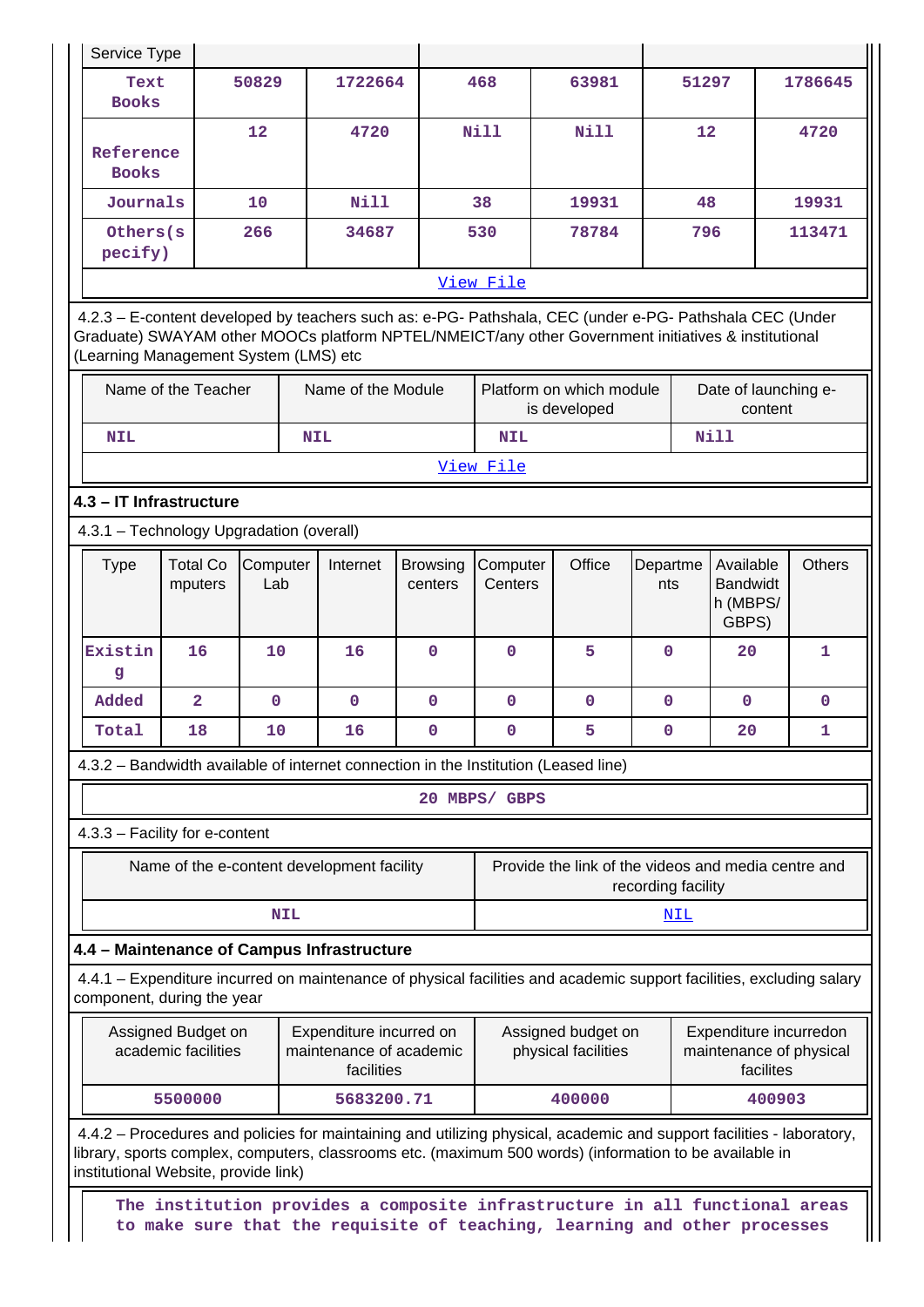**indicated by the statutory bodies are met with excellence. With an objective to provide quality education by marching towards our motto "EXCELSIOR", a wide spread policy in infrastructure is framed and implemented. This policy is need based and is implemented on priority bases upon the guidelines of the statutory bodies considering the overall progress in teaching techniques, extension and maintenance of the campus infrastructure, up gradation of laboratory equipment, purchase of office furniture and electrical items and maintaining of the records of the purchase and depreciated assets. All the assets are maintained as per the resource guidelines of the UGC. On the basis of the requirement of the departments and campus, an annual budget is prepared. The in charge principal forwards that budget to the management for the approval. Quotations are invited from various companies and then it is finalized as per the optimum**

**price and service.**

<http://sbgardacollege.org/facilities/>

## **CRITERION V – STUDENT SUPPORT AND PROGRESSION**

## **5.1 – Student Support**

5.1.1 – Scholarships and Financial Support

|                                         | Name/Title of the scheme                                     | Number of students | Amount in Rupees |  |  |  |  |
|-----------------------------------------|--------------------------------------------------------------|--------------------|------------------|--|--|--|--|
| Financial Support<br>from institution   | STUDENTS WELFARE<br><b>SCHEMES</b>                           | 74                 | 27131            |  |  |  |  |
| Financial Support<br>from Other Sources |                                                              |                    |                  |  |  |  |  |
| a) National                             | <b>STATE GOVERNMENT</b><br>POST METRIC<br><b>SCHOLARSHIP</b> | 936                | 3451853          |  |  |  |  |
| b) International                        | <b>NIL</b>                                                   | Nill               | 0                |  |  |  |  |
| View File                               |                                                              |                    |                  |  |  |  |  |

 5.1.2 – Number of capability enhancement and development schemes such as Soft skill development, Remedial coaching, Language lab, Bridge courses, Yoga, Meditation, Personal Counselling and Mentoring etc.,

| Name of the capability<br>enhancement scheme | Date of implemetation | Number of students<br>enrolled | Agencies involved                   |  |  |  |
|----------------------------------------------|-----------------------|--------------------------------|-------------------------------------|--|--|--|
| <b>YOGA</b>                                  | 13/06/2016            | 15                             | DHARMVIR M.<br>DR.<br><b>GURJAR</b> |  |  |  |
| View File                                    |                       |                                |                                     |  |  |  |

 5.1.3 – Students benefited by guidance for competitive examinations and career counselling offered by the institution during the year

| Year      | Name of the<br>scheme                                                                                          | Number of<br>benefited<br>students for<br>competitive<br>examination | Number of<br>benefited<br>students by<br>career<br>counseling<br>activities | Number of<br>students who<br>have passedin<br>the comp. exam | Number of<br>studentsp placed |  |  |  |
|-----------|----------------------------------------------------------------------------------------------------------------|----------------------------------------------------------------------|-----------------------------------------------------------------------------|--------------------------------------------------------------|-------------------------------|--|--|--|
| 2017      | <b>SEMINAR ON</b><br>HOW TO FACE<br>AN<br><b>INTERVIEW?</b>                                                    | 155                                                                  | 155                                                                         | Nill                                                         | Nill                          |  |  |  |
| View File |                                                                                                                |                                                                      |                                                                             |                                                              |                               |  |  |  |
|           | 5.1.4 – Institutional mechanism for transparency, timely redressal of student grievances, Prevention of sexual |                                                                      |                                                                             |                                                              |                               |  |  |  |

harassment and ragging cases during the year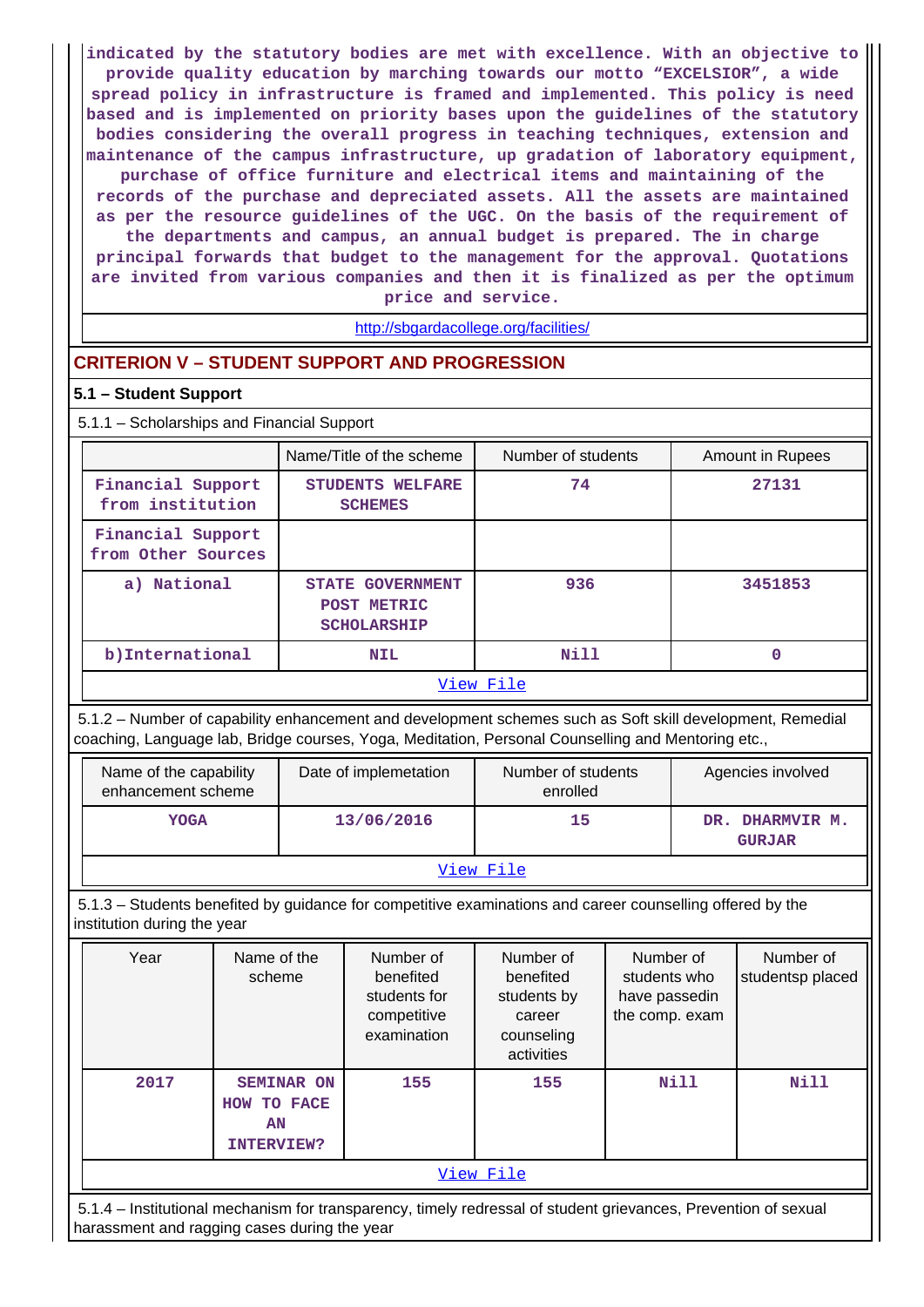| Total grievances received                                                                                                                                                              |                                                                                                                                                                                                    | Number of grievances redressed |                                    | Avg. number of days for grievance<br>redressal  |                              |  |  |  |  |  |
|----------------------------------------------------------------------------------------------------------------------------------------------------------------------------------------|----------------------------------------------------------------------------------------------------------------------------------------------------------------------------------------------------|--------------------------------|------------------------------------|-------------------------------------------------|------------------------------|--|--|--|--|--|
|                                                                                                                                                                                        | <b>Nill</b>                                                                                                                                                                                        |                                | Nill                               | 1                                               |                              |  |  |  |  |  |
| 5.2 - Student Progression                                                                                                                                                              |                                                                                                                                                                                                    |                                |                                    |                                                 |                              |  |  |  |  |  |
| 5.2.1 - Details of campus placement during the year                                                                                                                                    |                                                                                                                                                                                                    |                                |                                    |                                                 |                              |  |  |  |  |  |
|                                                                                                                                                                                        | On campus                                                                                                                                                                                          |                                |                                    | Off campus                                      |                              |  |  |  |  |  |
| Nameof<br>organizations<br>visited                                                                                                                                                     | Number of<br>students<br>participated                                                                                                                                                              | Number of<br>stduents placed   | Nameof<br>organizations<br>visited | Number of<br>students<br>participated           | Number of<br>stduents placed |  |  |  |  |  |
| <b>NIL</b>                                                                                                                                                                             | <b>Nill</b>                                                                                                                                                                                        | <b>Nill</b>                    | ICICI BANK                         | $\mathbf{1}$                                    | $\mathbf{1}$                 |  |  |  |  |  |
| View File                                                                                                                                                                              |                                                                                                                                                                                                    |                                |                                    |                                                 |                              |  |  |  |  |  |
| 5.2.2 - Student progression to higher education in percentage during the year                                                                                                          |                                                                                                                                                                                                    |                                |                                    |                                                 |                              |  |  |  |  |  |
| Year                                                                                                                                                                                   | Number of<br>Name of<br>Programme<br>Depratment<br>Name of<br>students<br>graduated from<br>graduated from<br>institution joined<br>programme<br>admitted to<br>enrolling into<br>higher education |                                |                                    |                                                 |                              |  |  |  |  |  |
| 2017                                                                                                                                                                                   | 1<br>B.COM.<br><b>ROFEL</b><br>B.COM.<br><b>COLLEGE, VAPI</b>                                                                                                                                      |                                |                                    |                                                 |                              |  |  |  |  |  |
| 2017                                                                                                                                                                                   | 1                                                                                                                                                                                                  | <b>BA</b><br><b>HINDI</b>      |                                    | B.ED.<br>COLLEGE,<br><b>NAVSARI</b>             | B.ED.                        |  |  |  |  |  |
| 2017                                                                                                                                                                                   | $\mathbf{1}$                                                                                                                                                                                       | B.A.                           | <b>SANSKRIT</b>                    |                                                 | B.ED.                        |  |  |  |  |  |
| 2017                                                                                                                                                                                   | 1                                                                                                                                                                                                  | <b>MA</b>                      | <b>HISTORY</b>                     | D.D.LAW<br>COLLEGE,<br><b>NAVSARI</b>           | LLB                          |  |  |  |  |  |
| 2017                                                                                                                                                                                   | $\mathbf{1}$                                                                                                                                                                                       | <b>BA</b>                      | <b>ECONOMICS</b>                   | D.D.LAW<br>COLLEGE,<br><b>NAVSARI</b>           | LLB                          |  |  |  |  |  |
| 2017                                                                                                                                                                                   | $6\phantom{1}$                                                                                                                                                                                     | B.A.                           | <b>HISTORY</b>                     | D.D.LAW<br>COLLEGE,<br><b>NAVSARI</b>           | LLB                          |  |  |  |  |  |
| 2017                                                                                                                                                                                   | 6                                                                                                                                                                                                  | B.COM.                         | B.COM.                             | D.D.LAW<br>COLLEGE,<br><b>NAVSARI</b>           | LLB                          |  |  |  |  |  |
| 2017                                                                                                                                                                                   | 10                                                                                                                                                                                                 | <b>B.A.</b>                    | <b>HISTORY</b>                     | S.B.GARDA<br>COLLEGE,<br><b>NAVSARI</b>         | M.A.                         |  |  |  |  |  |
| 2017                                                                                                                                                                                   | 6                                                                                                                                                                                                  | <b>B.A.</b>                    | <b>GUJARATI</b>                    | S.B.GARDA<br>COLLEGE,<br><b>NAVSARI</b>         | M.A.                         |  |  |  |  |  |
| 2017                                                                                                                                                                                   | 11                                                                                                                                                                                                 | B.COM.                         | B.COM.                             | S.B.GARDA<br><b>COLLEGE, NAVS</b><br><b>ARI</b> | M.COM.                       |  |  |  |  |  |
|                                                                                                                                                                                        |                                                                                                                                                                                                    |                                | View File                          |                                                 |                              |  |  |  |  |  |
| 5.2.3 - Students qualifying in state/ national/ international level examinations during the year<br>(eg:NET/SET/SLET/GATE/GMAT/CAT/GRE/TOFEL/Civil Services/State Government Services) |                                                                                                                                                                                                    |                                |                                    |                                                 |                              |  |  |  |  |  |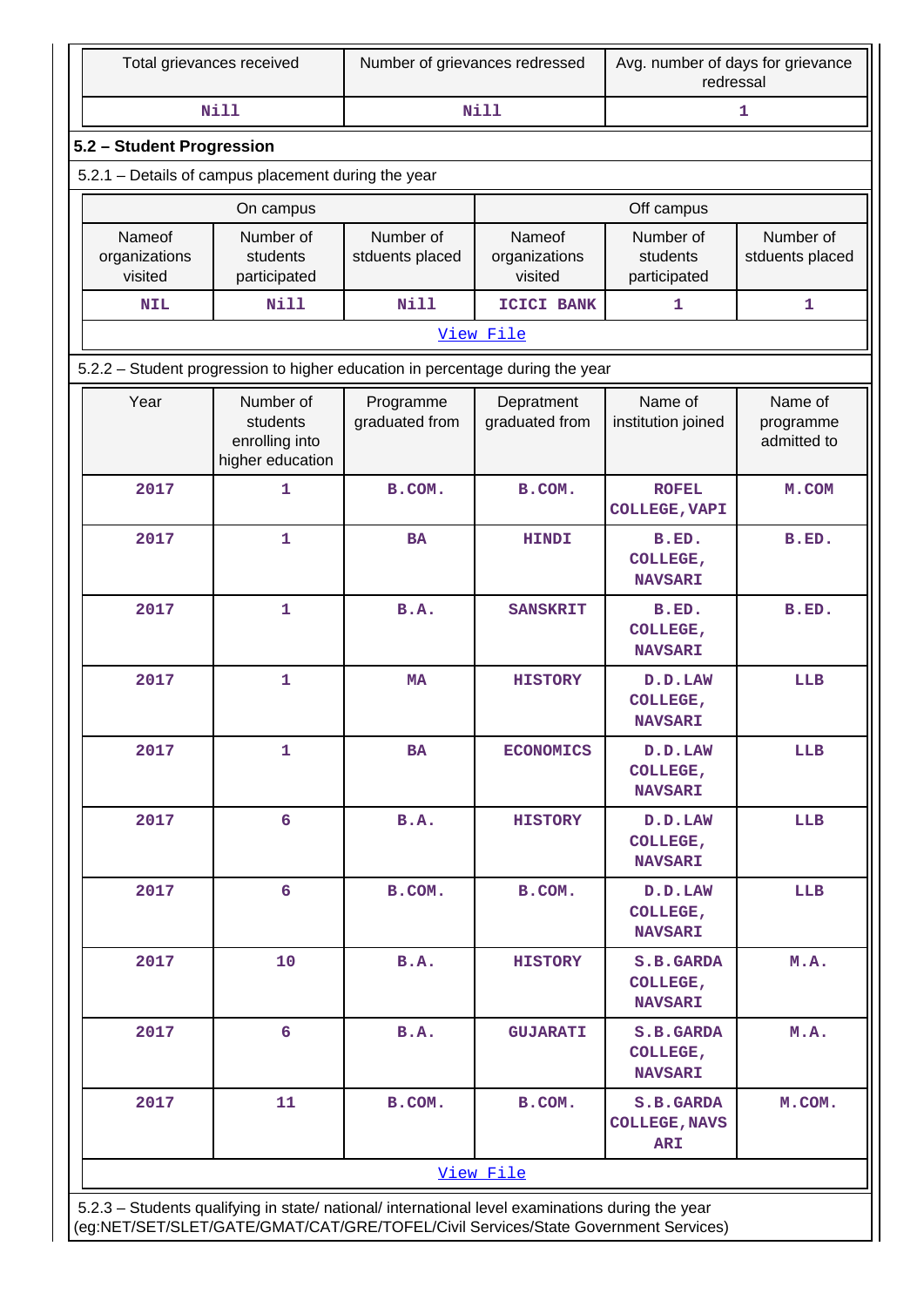| Items          | Number of students selected/ qualifying |  |  |  |  |  |
|----------------|-----------------------------------------|--|--|--|--|--|
| <b>NET</b>     | Nill                                    |  |  |  |  |  |
| <b>SET</b>     | Nill                                    |  |  |  |  |  |
| <b>SLET</b>    | Nill                                    |  |  |  |  |  |
| <b>GATE</b>    | Nill                                    |  |  |  |  |  |
| <b>GMAT</b>    | Nill                                    |  |  |  |  |  |
| <b>CAT</b>     | Nill                                    |  |  |  |  |  |
| <b>GRE</b>     | Nill                                    |  |  |  |  |  |
| <b>TOFEL</b>   | Nill                                    |  |  |  |  |  |
| Civil Services | Nill                                    |  |  |  |  |  |
| Any Other      | Nill                                    |  |  |  |  |  |
| View File      |                                         |  |  |  |  |  |

5.2.4 – Sports and cultural activities / competitions organised at the institution level during the year

| Activity               | Level               | <b>Number of Participants</b> |  |  |
|------------------------|---------------------|-------------------------------|--|--|
| COMPETITION<br>CHESS . | INSTITUTIONAL LEVEL |                               |  |  |

[View File](https://assessmentonline.naac.gov.in/public/Postacc/Activities_Organised/10126_Activities_Organised_1617604902.xlsx)

## **5.3 – Student Participation and Activities**

 5.3.1 – Number of awards/medals for outstanding performance in sports/cultural activities at national/international level (award for a team event should be counted as one)

| Year | Name of the<br>award/medal                                                 | National/<br>Internaional | Number of<br>awards for<br><b>Sports</b> | Number of<br>awards for<br>Cultural | Student ID<br>number | Name of the<br>student                           |
|------|----------------------------------------------------------------------------|---------------------------|------------------------------------------|-------------------------------------|----------------------|--------------------------------------------------|
| 2017 | <b>SELECTION</b><br>IN RUGBI<br>TEAM AT<br><b>NATIONAL</b><br><b>LEVEL</b> | National                  | 1                                        | <b>Nill</b>                         | 0015                 | <b>DAY</b><br><b>HIMALAY</b><br><b>ARJUNBHAI</b> |
|      |                                                                            |                           | -- -                                     |                                     |                      |                                                  |

#### [View File](https://assessmentonline.naac.gov.in/public/Postacc/awards_in_activities/10126_awards_in_activities_1617605609.xlsx)

 5.3.2 – Activity of Student Council & representation of students on academic & administrative bodies/committees of the institution (maximum 500 words)

 **As we know that strength of the team is each individual member and the strength of each member is the team. In this way Student Council as a team of any institution plays a significant role in connecting the management, faculty and students of the college. It also provides excellent opportunities to the students to get involved in the inner workings of their institution. It is a formal body of student representatives where the class representative as CR and Ladies Representative as LR are elected from each class. These representatives will then elect the General Secretary (GS) of the college who is one of the elected class representatives. Again various committees are formed where the elected representatives have to contest for their desirable posts. The council consist of General Secretary, Finance Secretary, Debate Secretary, Cultural Secretary, Sports Secretary, Magazine Secretary, Planning Forum Secretary. Apart from the council there are two important committees of N.C.C. and N.S.S.. All these committees are headed by the faculties as the chairperson. In a way the faculty and the students together collaborate for the various co-curricular and extra-curricular.**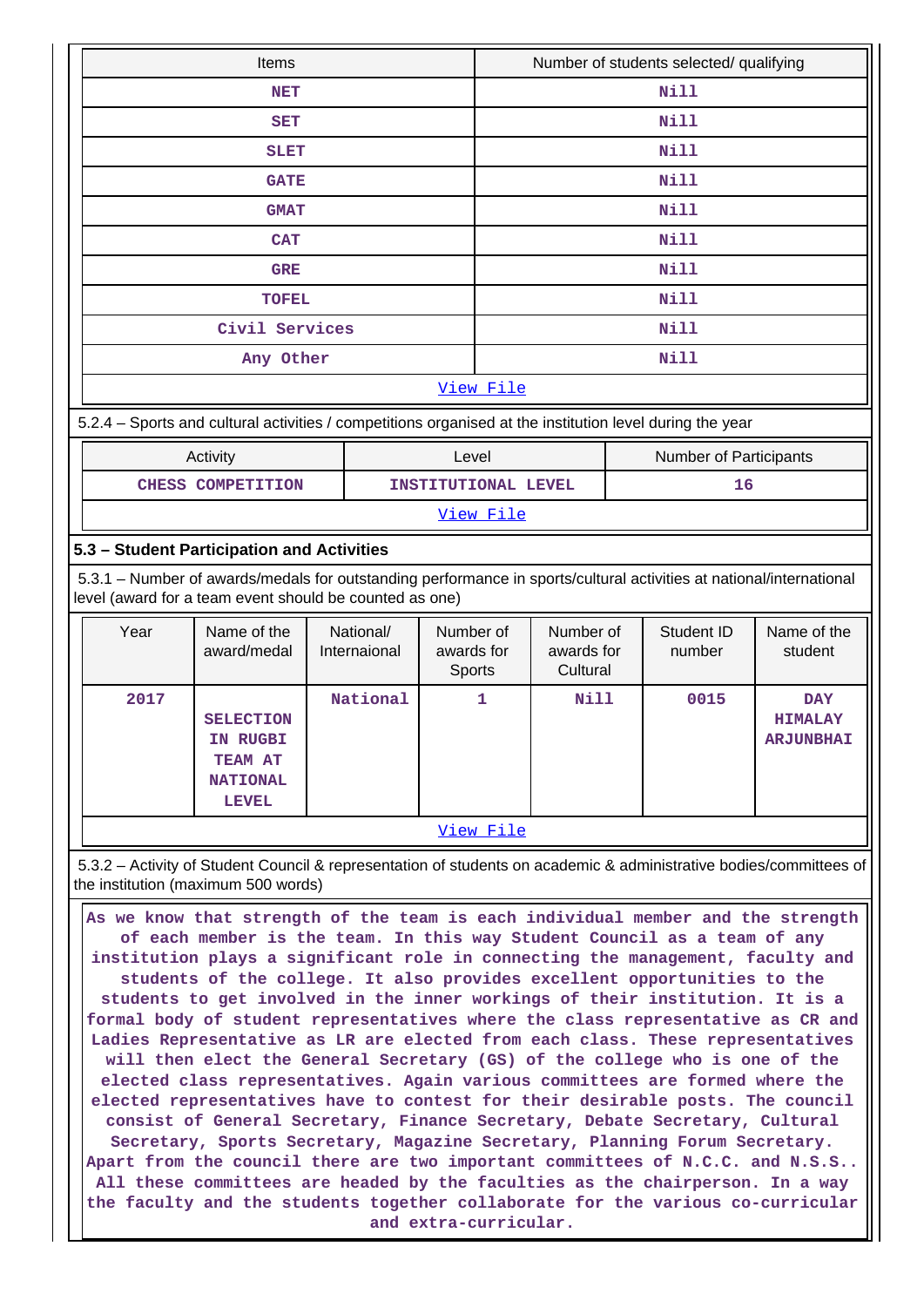### **5.4 – Alumni Engagement**

5.4.1 – Whether the institution has registered Alumni Association?

 **No**

5.4.2 – No. of enrolled Alumni:

**0**

5.4.3 – Alumni contribution during the year (in Rupees) :

**0**

5.4.4 – Meetings/activities organized by Alumni Association :

**NIL** 

## **CRITERION VI – GOVERNANCE, LEADERSHIP AND MANAGEMENT**

#### **6.1 – Institutional Vision and Leadership**

 6.1.1 – Mention two practices of decentralization and participative management during the last year (maximum 500 words)

 **S. B. Garda college encourages and practices a culture of decentralization and participative management. A supportive and decentralized system is established by involving all staff members for the smooth functioning of the academic and administrative bodies. The institution functions in a well-coordinated and planned manner to ensure decentralized and participative manner at all levels of decision making. The administration of the college is decentralized by establishing various committees representing the teaching, non-teaching, and supporting staff in order to carry out smooth and effective administrative functions of the college. These committees perform an advisory role in matters within their designated sphere of activity and also help in the execution of administrative decisions. The Principal of the college is always in constant touch with the Governing Body through regular meetings so as all academic and administrative matters can be entertained and accomplished without delay.**

6.1.2 – Does the institution have a Management Information System (MIS)?

*Yes* 

#### **6.2 – Strategy Development and Deployment**

6.2.1 – Quality improvement strategies adopted by the institution for each of the following (with in 100 words each):

| <b>Strategy Type</b>   | Details                                                                                                                                                                                                                                                                  |  |  |
|------------------------|--------------------------------------------------------------------------------------------------------------------------------------------------------------------------------------------------------------------------------------------------------------------------|--|--|
| Curriculum Development | Suggestions and complaints are<br>collected from teachers and they are<br>represented in the meetings of the<br>Board of Studies. Students are invited<br>to present their views on the<br>usefulness of the curriculum. Students<br>feedback must be taken and analyzed |  |  |
| Teaching and Learning  | Seminars for students using ICT<br>Lectures and seminars helpful to<br>students in facing an interview To<br>undertake assignments of students to<br>continuously check their evaluation To<br>undertake an educational tour once a<br>year                              |  |  |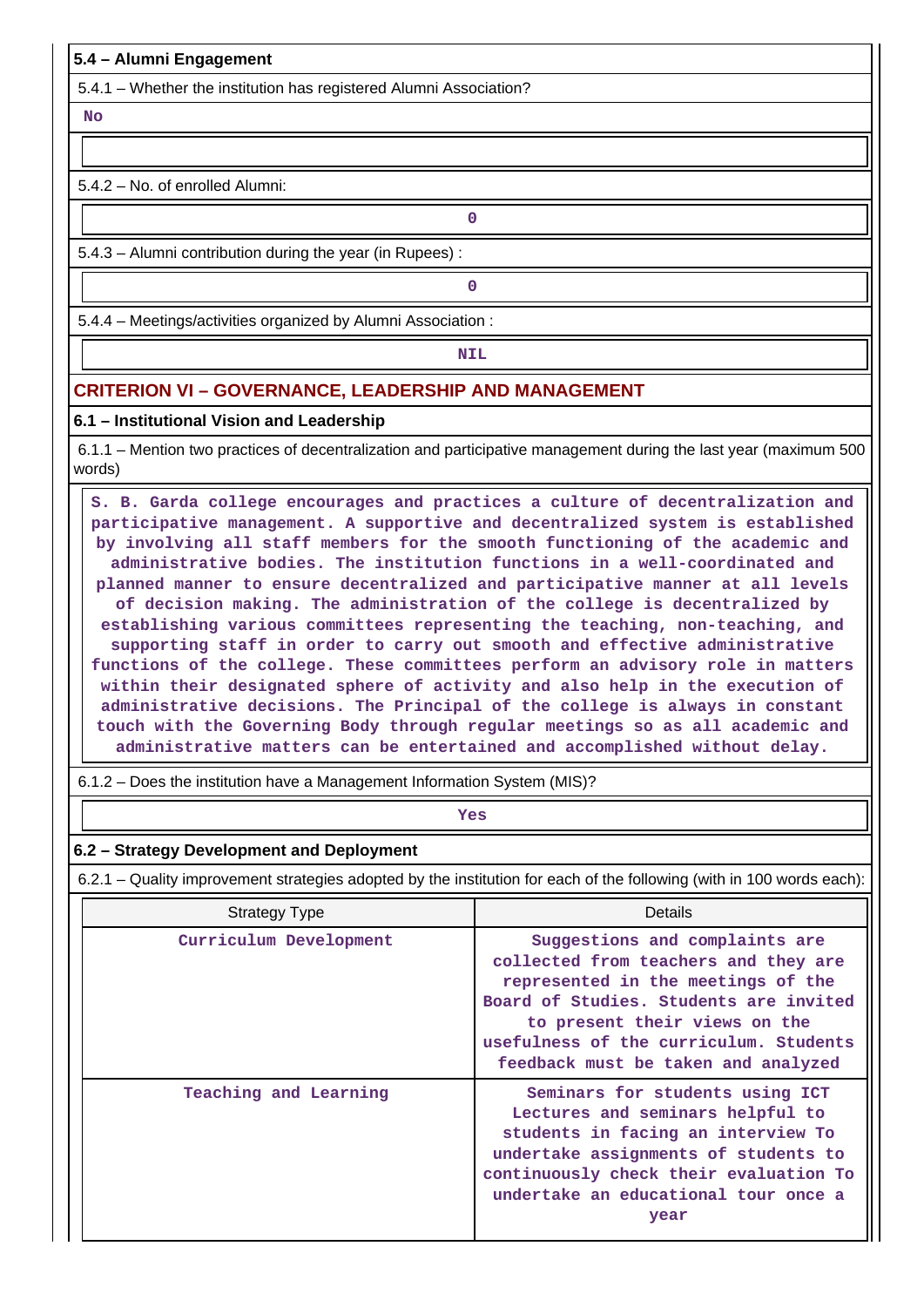| Examination and Evaluation                                     | Mark sheets are displayed on the<br>notice boards. Exam related material is<br>provided to the students. Rechecking<br>facility of answer book is provided by<br>institution. For PG programmes: group<br>discussion, term paper, debates,<br>seminar etc. University Examination are<br>conducted as per the norms and<br>regulations of VNSGU, Surat First class<br>first students as well as those who<br>achieve highest marks in various<br>subjects are felicitated at the annual<br>prize distribution program |
|----------------------------------------------------------------|-----------------------------------------------------------------------------------------------------------------------------------------------------------------------------------------------------------------------------------------------------------------------------------------------------------------------------------------------------------------------------------------------------------------------------------------------------------------------------------------------------------------------|
| Research and Development                                       | Information on seminars and<br>invitations for paper publication are<br>mailed to all teachers. Leaves are<br>always sanctioned for participation in<br>research oriented activities. Library<br>facilities offered to researchers To<br>encourage teachers for publishing<br>books, journals, papers etc. All types<br>of administrative support for the<br>teacher/researcher.                                                                                                                                      |
| Library, ICT and Physical<br>Infrastructure / Instrumentation  | ICT enabled Seminar halls Public<br>Address system is provided in the<br>College building at various places to<br>facilitate emergency announcements to<br>staff and students.                                                                                                                                                                                                                                                                                                                                        |
| Human Resource Management                                      | Many students work under Earn while<br>Learn scheme - data entry processing<br>Use of human Resource as per their<br>competency to complete particular task<br>(Academic and Administrative) The<br>Administrative system is fully<br>computerized Teachers are given<br>additional charge for various extra-<br>curricular and co- curricular<br>activities.                                                                                                                                                         |
| Industry Interaction / Collaboration                           | Industry interaction through "Career<br>Guidance Placement Cell" This Cell<br>conducts Training program for<br>Employability, invited Industrialists<br>for lectures and Placement/ Campus<br>interview organized with the help of<br>industrialists                                                                                                                                                                                                                                                                  |
| Admission of Students                                          | Guidance given to Students about On-<br>Line Admission Process of Commerce<br>course Counselling to Students to<br>choose appropriate choice/combination<br>of subject in Arts at the time of<br>admission. Admission for UG and PG is<br>done by University.                                                                                                                                                                                                                                                         |
| 6.2.2 - Implementation of e-governance in areas of operations: |                                                                                                                                                                                                                                                                                                                                                                                                                                                                                                                       |
| E-governace area                                               | Details                                                                                                                                                                                                                                                                                                                                                                                                                                                                                                               |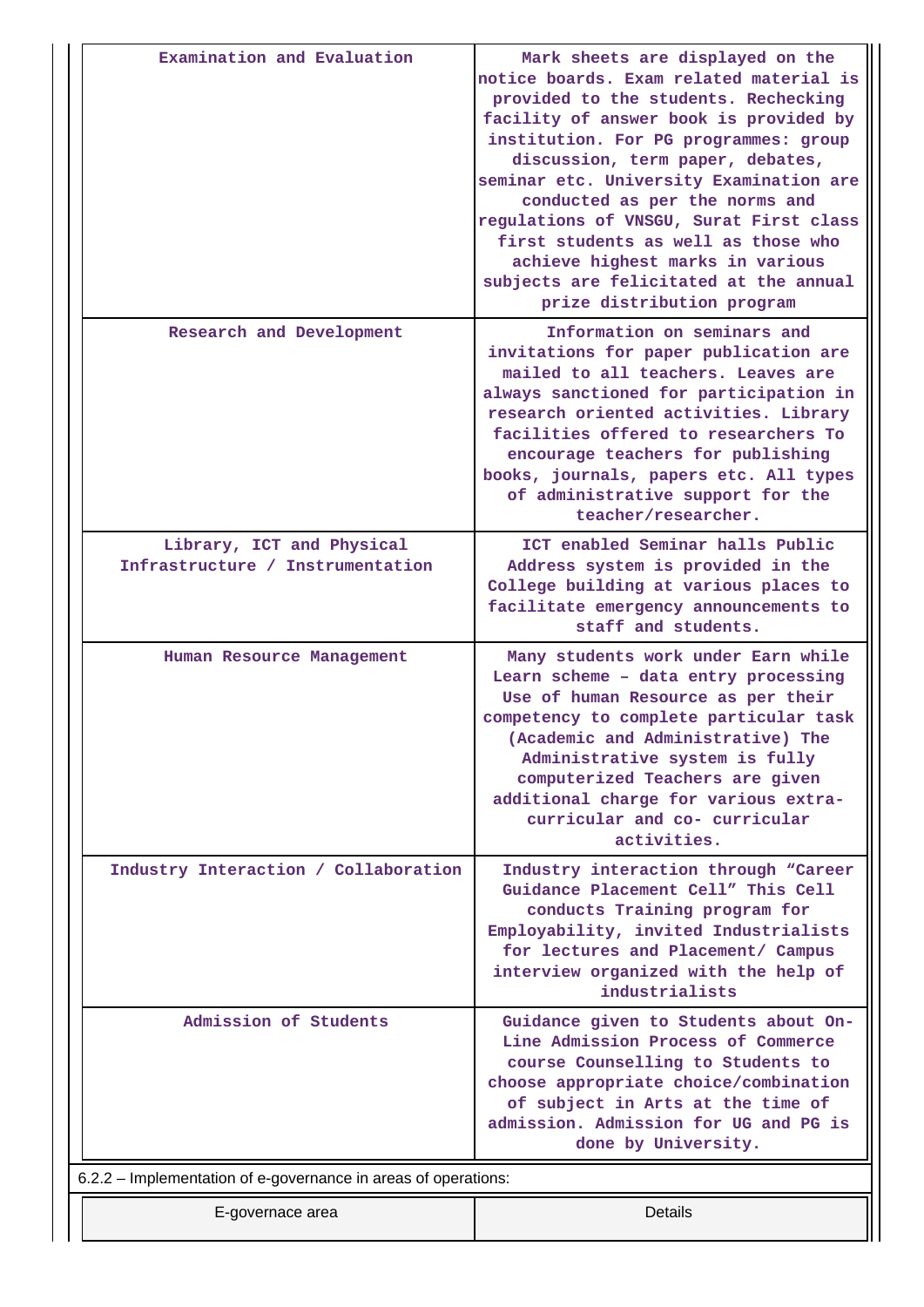|                                        | Administration                                                                                                                                                                                                                                                   |  |                                                                                                                                                                                                  |                                                                           | Institutional administrative office<br>is fully atomized and all the process<br>is done in office management software |                                                                   |            |                                                                                                              |   |                                                                                                                           |
|----------------------------------------|------------------------------------------------------------------------------------------------------------------------------------------------------------------------------------------------------------------------------------------------------------------|--|--------------------------------------------------------------------------------------------------------------------------------------------------------------------------------------------------|---------------------------------------------------------------------------|-----------------------------------------------------------------------------------------------------------------------|-------------------------------------------------------------------|------------|--------------------------------------------------------------------------------------------------------------|---|---------------------------------------------------------------------------------------------------------------------------|
|                                        |                                                                                                                                                                                                                                                                  |  |                                                                                                                                                                                                  | Finance and Accounts                                                      |                                                                                                                       | All financial accounts are maintained<br>in Tally ERP 9 software. |            |                                                                                                              |   |                                                                                                                           |
|                                        | Student Admission and Support                                                                                                                                                                                                                                    |  |                                                                                                                                                                                                  |                                                                           |                                                                                                                       |                                                                   |            | on the bases of merit.                                                                                       |   | Admission of students is online. The<br>admission is done as per the rules and<br>norms of the university. It is strictly |
| 6.3 - Faculty Empowerment Strategies   |                                                                                                                                                                                                                                                                  |  |                                                                                                                                                                                                  |                                                                           |                                                                                                                       |                                                                   |            |                                                                                                              |   |                                                                                                                           |
| of professional bodies during the year |                                                                                                                                                                                                                                                                  |  |                                                                                                                                                                                                  |                                                                           |                                                                                                                       |                                                                   |            |                                                                                                              |   | 6.3.1 – Teachers provided with financial support to attend conferences / workshops and towards membership fee             |
|                                        | Year                                                                                                                                                                                                                                                             |  |                                                                                                                                                                                                  | Name of Teacher                                                           | Name of conference/<br>workshop attended<br>for which financial                                                       | support provided                                                  |            | Name of the<br>professional body for<br>which membership<br>fee is provided                                  |   | Amount of support                                                                                                         |
|                                        | 2017                                                                                                                                                                                                                                                             |  |                                                                                                                                                                                                  | <b>NIL</b>                                                                |                                                                                                                       | <b>NIL</b>                                                        |            | <b>NIL</b>                                                                                                   |   | <b>Nill</b>                                                                                                               |
|                                        |                                                                                                                                                                                                                                                                  |  |                                                                                                                                                                                                  |                                                                           |                                                                                                                       | View File                                                         |            |                                                                                                              |   |                                                                                                                           |
|                                        |                                                                                                                                                                                                                                                                  |  |                                                                                                                                                                                                  | teaching and non teaching staff during the year                           |                                                                                                                       |                                                                   |            | 6.3.2 - Number of professional development / administrative training programmes organized by the College for |   |                                                                                                                           |
| Year                                   |                                                                                                                                                                                                                                                                  |  | Title of the<br>Title of the<br>professional<br>administrative<br>development<br>training<br>programme<br>programme<br>organised for<br>organised for<br>teaching staff<br>non-teaching<br>staff |                                                                           |                                                                                                                       | From date                                                         |            | To Date<br>Number of<br>participants<br>(Teaching<br>staff)                                                  |   | Number of<br>participants<br>(non-teaching<br>staff)                                                                      |
|                                        | 2017                                                                                                                                                                                                                                                             |  | <b>NIL</b>                                                                                                                                                                                       | <b>NIL</b>                                                                |                                                                                                                       | <b>Nill</b>                                                       |            | <b>Nill</b><br>Nill                                                                                          |   | Nill                                                                                                                      |
|                                        |                                                                                                                                                                                                                                                                  |  |                                                                                                                                                                                                  |                                                                           | No file uploaded                                                                                                      |                                                                   |            |                                                                                                              |   |                                                                                                                           |
|                                        |                                                                                                                                                                                                                                                                  |  |                                                                                                                                                                                                  | Course, Short Term Course, Faculty Development Programmes during the year |                                                                                                                       |                                                                   |            |                                                                                                              |   | 6.3.3 - No. of teachers attending professional development programmes, viz., Orientation Programme, Refresher             |
|                                        | Title of the<br>professional<br>development<br>programme                                                                                                                                                                                                         |  |                                                                                                                                                                                                  | Number of teachers<br>who attended                                        |                                                                                                                       | From Date                                                         |            | To date                                                                                                      |   | <b>Duration</b>                                                                                                           |
|                                        | <b>ONE WEEK</b><br>1<br><b>INTERNATIONAL</b><br><b>FACULTY</b><br><b>DEVELOPMENT</b><br>PROGRAMME ON<br>THE LITERARY<br><b>AVANT GARDE</b><br><b>ALTERNATE</b><br><b>MODERNITIES</b><br>ORGANIZED BY<br><b>GIAN AT</b><br><b>SAURASHTRA</b><br><b>UNIVERSITY</b> |  |                                                                                                                                                                                                  |                                                                           | 03/11/2016                                                                                                            |                                                                   | 09/11/2016 |                                                                                                              | 7 |                                                                                                                           |
|                                        |                                                                                                                                                                                                                                                                  |  |                                                                                                                                                                                                  |                                                                           |                                                                                                                       | View File                                                         |            |                                                                                                              |   |                                                                                                                           |
|                                        |                                                                                                                                                                                                                                                                  |  |                                                                                                                                                                                                  | 6.3.4 - Faculty and Staff recruitment (no. for permanent recruitment):    |                                                                                                                       |                                                                   |            |                                                                                                              |   |                                                                                                                           |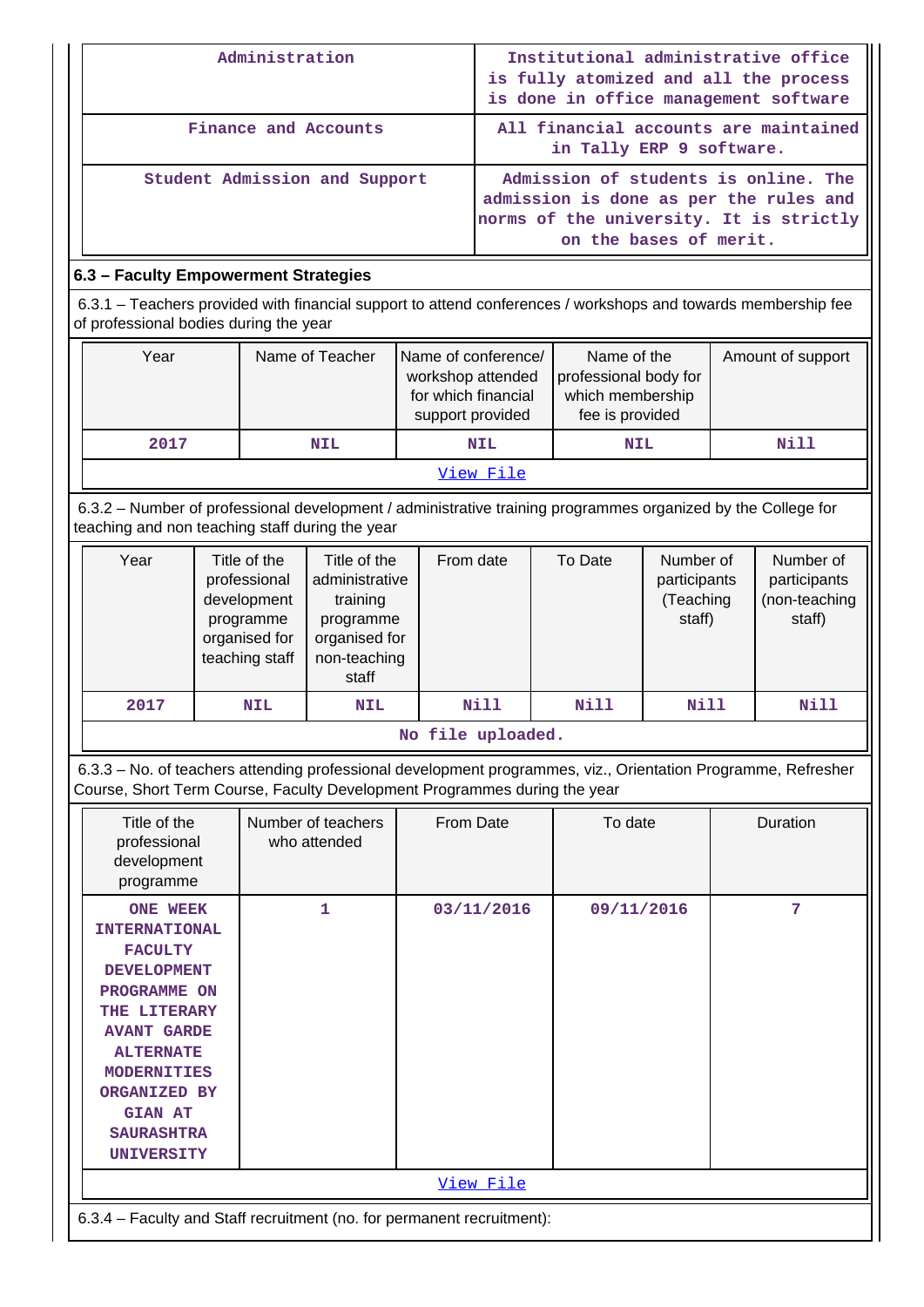| Teaching<br>Non-teaching                                                                                                                                                                                                                                                                                                                                                                                                                                                                                                                                                                                                                                                                                 |                                                                                                              |                  |                   |        |                                                        |  |  |  |
|----------------------------------------------------------------------------------------------------------------------------------------------------------------------------------------------------------------------------------------------------------------------------------------------------------------------------------------------------------------------------------------------------------------------------------------------------------------------------------------------------------------------------------------------------------------------------------------------------------------------------------------------------------------------------------------------------------|--------------------------------------------------------------------------------------------------------------|------------------|-------------------|--------|--------------------------------------------------------|--|--|--|
| Permanent                                                                                                                                                                                                                                                                                                                                                                                                                                                                                                                                                                                                                                                                                                |                                                                                                              | <b>Full Time</b> | Permanent         |        | <b>Full Time</b>                                       |  |  |  |
| <b>Nill</b>                                                                                                                                                                                                                                                                                                                                                                                                                                                                                                                                                                                                                                                                                              |                                                                                                              | <b>Nill</b>      | Nill              |        | <b>Nill</b>                                            |  |  |  |
| 6.3.5 - Welfare schemes for                                                                                                                                                                                                                                                                                                                                                                                                                                                                                                                                                                                                                                                                              |                                                                                                              |                  |                   |        |                                                        |  |  |  |
| Teaching                                                                                                                                                                                                                                                                                                                                                                                                                                                                                                                                                                                                                                                                                                 |                                                                                                              | Non-teaching     |                   |        | <b>Students</b>                                        |  |  |  |
| YES                                                                                                                                                                                                                                                                                                                                                                                                                                                                                                                                                                                                                                                                                                      |                                                                                                              |                  | YES               |        | YES                                                    |  |  |  |
| 6.4 - Financial Management and Resource Mobilization                                                                                                                                                                                                                                                                                                                                                                                                                                                                                                                                                                                                                                                     |                                                                                                              |                  |                   |        |                                                        |  |  |  |
| 6.4.1 - Institution conducts internal and external financial audits regularly (with in 100 words each)                                                                                                                                                                                                                                                                                                                                                                                                                                                                                                                                                                                                   |                                                                                                              |                  |                   |        |                                                        |  |  |  |
| The accounts are maintained in Tally software and entries of accounts are<br>monitored by authorities. There is a mechanism of checking, rechecking and<br>crosschecking of accounts by the authorities. Besides, an arrangement is made<br>by the management for internal audit once a year by a practicing Chartered<br>Accountant. Majority of purchases are done after inviting quotations from<br>prospective suppliers. The grant of SAPTADHARA and UDISHA cell, received from<br>state government is audited and the reports are regularly sent to the concerned<br>department.<br>6.4.2 - Funds / Grants received from management, non-government bodies, individuals, philanthropies during the |                                                                                                              |                  |                   |        |                                                        |  |  |  |
|                                                                                                                                                                                                                                                                                                                                                                                                                                                                                                                                                                                                                                                                                                          | year(not covered in Criterion III)<br>Funds/ Grnats received in Rs.<br>Purpose<br>Name of the non government |                  |                   |        |                                                        |  |  |  |
|                                                                                                                                                                                                                                                                                                                                                                                                                                                                                                                                                                                                                                                                                                          | funding agencies /individuals<br>DR. JANAK PATEL DR.<br>ASHA R. PATEL                                        |                  |                   |        | FOR FIRST CLASS FIRST<br>STUDENTS IN<br>B.COM.AND.B.A. |  |  |  |
|                                                                                                                                                                                                                                                                                                                                                                                                                                                                                                                                                                                                                                                                                                          |                                                                                                              |                  | View File         |        |                                                        |  |  |  |
| 6.4.3 - Total corpus fund generated                                                                                                                                                                                                                                                                                                                                                                                                                                                                                                                                                                                                                                                                      |                                                                                                              |                  |                   |        |                                                        |  |  |  |
|                                                                                                                                                                                                                                                                                                                                                                                                                                                                                                                                                                                                                                                                                                          |                                                                                                              | 142400           |                   |        |                                                        |  |  |  |
| 6.5 - Internal Quality Assurance System                                                                                                                                                                                                                                                                                                                                                                                                                                                                                                                                                                                                                                                                  |                                                                                                              |                  |                   |        |                                                        |  |  |  |
| 6.5.1 – Whether Academic and Administrative Audit (AAA) has been done?                                                                                                                                                                                                                                                                                                                                                                                                                                                                                                                                                                                                                                   |                                                                                                              |                  |                   |        |                                                        |  |  |  |
| <b>Audit Type</b>                                                                                                                                                                                                                                                                                                                                                                                                                                                                                                                                                                                                                                                                                        |                                                                                                              | External         |                   |        | Internal                                               |  |  |  |
|                                                                                                                                                                                                                                                                                                                                                                                                                                                                                                                                                                                                                                                                                                          | Yes/No                                                                                                       | Agency           |                   | Yes/No | Authority                                              |  |  |  |
| Academic                                                                                                                                                                                                                                                                                                                                                                                                                                                                                                                                                                                                                                                                                                 | <b>No</b>                                                                                                    |                  | <b>NIL</b>        | Yes    | <b>IQAC/INCHARGE</b><br>PRINCIPAL                      |  |  |  |
| Administrative                                                                                                                                                                                                                                                                                                                                                                                                                                                                                                                                                                                                                                                                                           | Yes                                                                                                          | CO.              | <b>K.B.ANTALA</b> | Yes    | <b>IQAC/INCHARGE</b><br>PRINCIPAL                      |  |  |  |
| 6.5.2 – Activities and support from the Parent – Teacher Association (at least three)                                                                                                                                                                                                                                                                                                                                                                                                                                                                                                                                                                                                                    |                                                                                                              |                  |                   |        |                                                        |  |  |  |
| CO-ORDINATION WITH PARENTS REGARDING DISCIPLINE OF THE STUDENTS. INVITED<br>PARENTS ON THE OCCASION OF ANNUAL GATHERING.                                                                                                                                                                                                                                                                                                                                                                                                                                                                                                                                                                                 |                                                                                                              |                  |                   |        |                                                        |  |  |  |
| 6.5.3 – Development programmes for support staff (at least three)                                                                                                                                                                                                                                                                                                                                                                                                                                                                                                                                                                                                                                        |                                                                                                              |                  |                   |        |                                                        |  |  |  |
| TO PROVIDE LOAN FROM CO- OPERATIVE SOCIETY OF THE COLLEGE. TO GIVE DIWALI<br>BONUS. TO GIVE INCREMENT AS PER NORMS.                                                                                                                                                                                                                                                                                                                                                                                                                                                                                                                                                                                      |                                                                                                              |                  |                   |        |                                                        |  |  |  |
| 6.5.4 – Post Accreditation initiative(s) (mention at least three)                                                                                                                                                                                                                                                                                                                                                                                                                                                                                                                                                                                                                                        |                                                                                                              |                  |                   |        |                                                        |  |  |  |
| FEEDBACK MECHANISM FOR IMPROVING THE TEACHING - LEARNING PROCESS. FOCUS ON<br>STUDENTS CENTRIC ACTIVITIES LIKE NSS, NCC, SAPTADHARA, SCOPE, SPORTS ETC.                                                                                                                                                                                                                                                                                                                                                                                                                                                                                                                                                  |                                                                                                              |                  |                   |        |                                                        |  |  |  |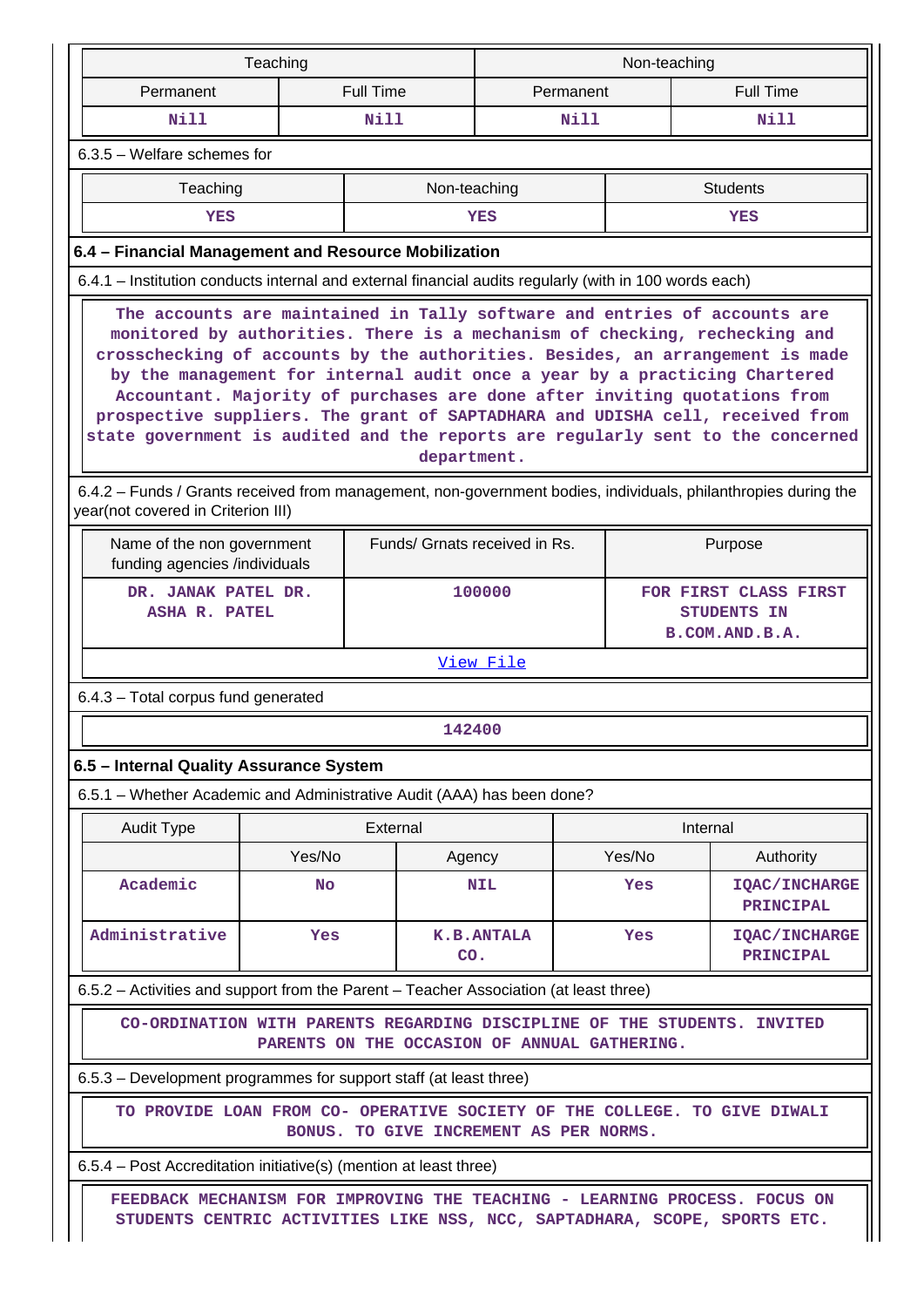## **ARRANGED THREE DAYS NATIONAL LEVEL PSYCHOLOGY CONFERENCE FOR QUALITY ENHANCEMENT IN THE SUBJECT OF PSYCHOLOGY.**

 $\blacksquare$ 

| ARRANGED THREE DAYS NATIONAL LEVEL PSYCHOLOGY CONFERENCE FOR QUALITY<br>ENHANCEMENT IN THE SUBJECT OF PSYCHOLOGY. |                                                                                                                   |                            |                      |                    |                           |  |  |  |  |
|-------------------------------------------------------------------------------------------------------------------|-------------------------------------------------------------------------------------------------------------------|----------------------------|----------------------|--------------------|---------------------------|--|--|--|--|
|                                                                                                                   | 6.5.5 - Internal Quality Assurance System Details                                                                 |                            |                      |                    |                           |  |  |  |  |
|                                                                                                                   | a) Submission of Data for AISHE portal                                                                            |                            |                      | Yes                |                           |  |  |  |  |
|                                                                                                                   | b) Participation in NIRF                                                                                          |                            |                      | <b>No</b>          |                           |  |  |  |  |
|                                                                                                                   | c)ISO certification                                                                                               |                            |                      | <b>No</b>          |                           |  |  |  |  |
|                                                                                                                   | d)NBA or any other quality audit                                                                                  |                            |                      | No                 |                           |  |  |  |  |
|                                                                                                                   | 6.5.6 - Number of Quality Initiatives undertaken during the year                                                  |                            |                      |                    |                           |  |  |  |  |
| Year                                                                                                              | Name of quality<br>initiative by IQAC                                                                             | Date of<br>conducting IQAC | <b>Duration From</b> | <b>Duration To</b> | Number of<br>participants |  |  |  |  |
| 2016                                                                                                              | <b>ORGANIZED</b><br>THREE DAYS<br><b>NATIONAL</b><br><b>LEVEL</b><br><b>CONFERENCE</b><br>ON<br><b>PSYCHOLOGY</b> | 10/09/2016                 | 10/09/2016           | 12/09/2016         | 248                       |  |  |  |  |
| 2016                                                                                                              | <b>TRAINING</b><br>FOR YOGA                                                                                       | 16/06/2016                 | 16/06/2016           | 16/06/2016         | 64                        |  |  |  |  |
| 2016                                                                                                              | <b>CELEBRATION</b><br>OF INTERNATI<br><b>ONAL YOGA</b><br><b>DAY</b>                                              | 21/06/2016                 | 21/06/2016           | 21/06/2016         | 60                        |  |  |  |  |
| 2016                                                                                                              | TREE<br><b>PLANTATION</b><br><b>PROGRAMME</b>                                                                     | 28/07/2016                 | 28/07/2016           | 28/07/2016         | 21                        |  |  |  |  |
| 2016                                                                                                              | <b>AWARENESS</b><br>PROGRAMME ON<br><b>LAWS OF</b><br><b>NATION</b>                                               | 13/08/2016                 | 13/08/2016           | 13/08/2016         | 80                        |  |  |  |  |
| 2016                                                                                                              | <b>THELESEMIA</b><br><b>CHECKUP CAMP</b>                                                                          | 01/09/2016                 | 01/09/2016           | 01/09/2016         | 402                       |  |  |  |  |
| 2016                                                                                                              | <b>SERVICE AT</b><br><b>DIVYANGJAN</b><br><b>CAMP</b>                                                             | 17/09/2016                 | 17/09/2016           | 17/09/2016         | 50                        |  |  |  |  |
| 2016                                                                                                              | <b>BLOOD</b><br><b>DONATION</b><br><b>CAMP</b>                                                                    | 07/09/2017                 | 07/09/2016           | 07/09/2016         | 107                       |  |  |  |  |
| 2016                                                                                                              | <b>CELEBRATION</b><br>OF GOOD<br><b>GOVERNANCE</b><br>DAY                                                         | 24/12/2016                 | 24/12/2016           | 24/12/2016         | 220                       |  |  |  |  |
| 2016                                                                                                              | <b>SWACHCHATA</b><br><b>MISSION</b><br><b>PROGRAMME</b>                                                           | 29/12/2017                 | 29/12/2016           | 29/12/2016         | 225                       |  |  |  |  |
|                                                                                                                   |                                                                                                                   |                            | View File            |                    |                           |  |  |  |  |
|                                                                                                                   |                                                                                                                   |                            |                      |                    |                           |  |  |  |  |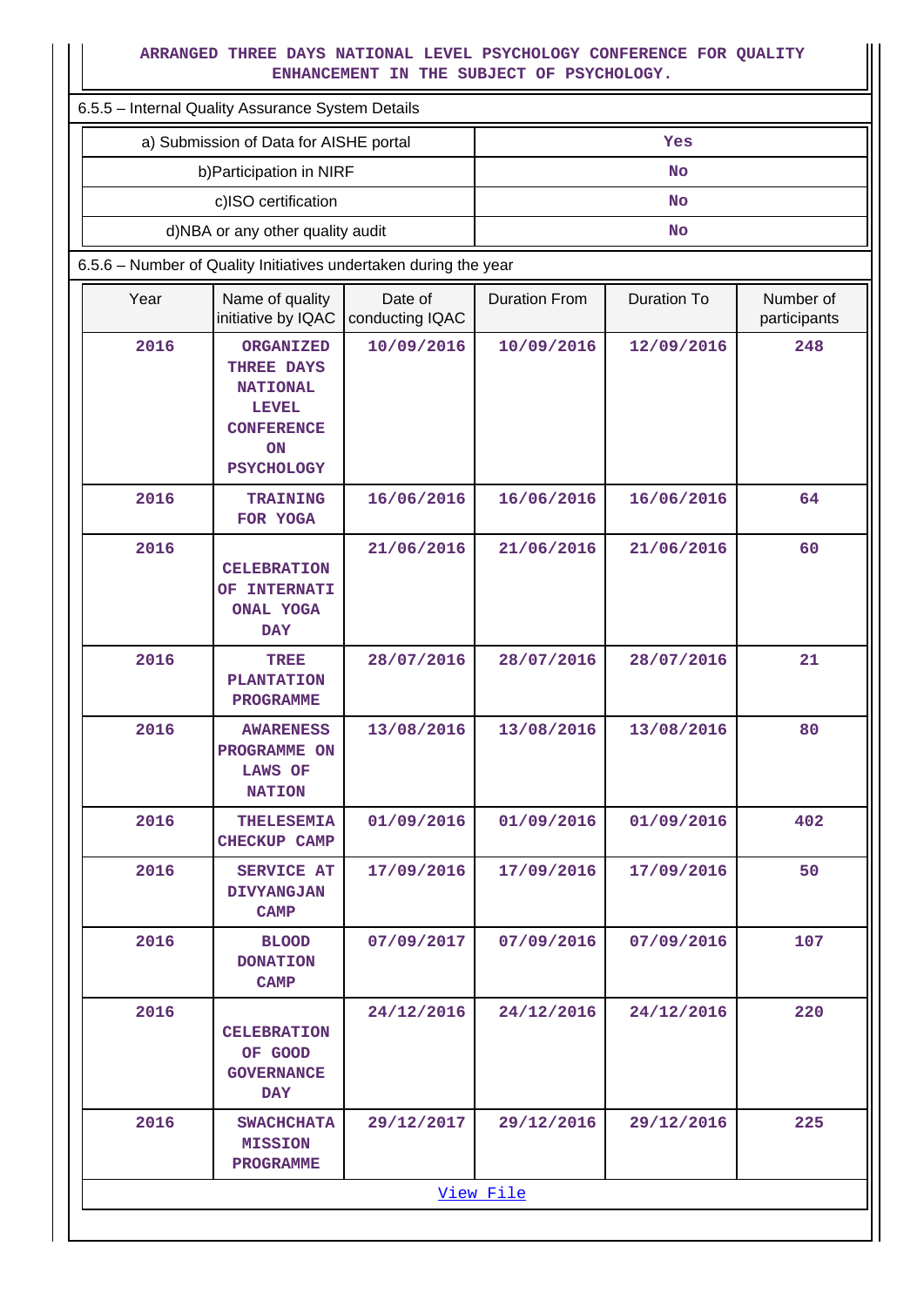## **CRITERION VII – INSTITUTIONAL VALUES AND BEST PRACTICES**

## **7.1 – Institutional Values and Social Responsibilities**

 7.1.1 – Gender Equity (Number of gender equity promotion programmes organized by the institution during the year)

| Title of the<br>programme                                              | Period from | Period To  | <b>Number of Participants</b> |      |
|------------------------------------------------------------------------|-------------|------------|-------------------------------|------|
|                                                                        |             |            | Female                        | Male |
| <b>ESSAY WRITING</b><br><b>COMPETITION ON</b><br><b>RANI PADMAVATI</b> | 05/01/2017  | 05/01/2017 | 11                            |      |
| <b>AGALE JAMAN</b><br><b>BITIYAN HI</b><br>MOHE<br>KIJO                | 04/02/2017  | 04/02/2017 | 22                            | 21   |
| POSTER MAKING<br><b>COMPETITION</b><br>ON"BETI BACHAO"                 | 29/08/2016  | 29/08/2016 | 18                            | 8    |

7.1.2 – Environmental Consciousness and Sustainability/Alternate Energy initiatives such as:

Percentage of power requirement of the University met by the renewable energy sources

**05**

7.1.3 – Differently abled (Divyangjan) friendliness

| Item facilities               | Yes/No | Number of beneficiaries |
|-------------------------------|--------|-------------------------|
| Physical facilities           | Yes    |                         |
| Ramp/Rails                    | Yes    |                         |
| Rest Rooms                    | Yes    |                         |
| Scribes for examination       | Yes    |                         |
| Any other similar<br>facility | Yes    |                         |

## 7.1.4 – Inclusion and Situatedness

| Year | Number of<br>initiatives to<br>address<br>locational<br>advantages<br>and disadva<br>ntages | Number of<br>initiatives<br>taken to<br>engage with<br>and<br>contribute to<br>local<br>community | Date           | Duration     | Name of<br>initiative                                                                        | <b>Issues</b><br>addressed                                             | Number of<br>participating<br>students<br>and staff |
|------|---------------------------------------------------------------------------------------------|---------------------------------------------------------------------------------------------------|----------------|--------------|----------------------------------------------------------------------------------------------|------------------------------------------------------------------------|-----------------------------------------------------|
| 2016 | 1                                                                                           | 1                                                                                                 | 10/09/2<br>016 | 3            | <b>THREE</b><br><b>DAYS</b><br><b>NATIONAL</b><br>LEVEL PSY<br><b>CHOLOGY</b><br><b>CAMP</b> | TO<br>PROMOTE P<br><b>SYCHOLOGY</b><br><b>AT LOCAL</b><br><b>LEVEL</b> | 248                                                 |
| 2017 | 1                                                                                           | 1                                                                                                 | 02/03/2<br>017 | $\mathbf{1}$ | <b>INTERNA</b><br>TINAOL MO<br><b>TIVATIONA</b><br>L<br><b>TRAINERS</b><br>PROGRAMME         | <b>MOTIVAT</b><br><b>ION</b><br><b>PROGRAMME</b>                       | 168                                                 |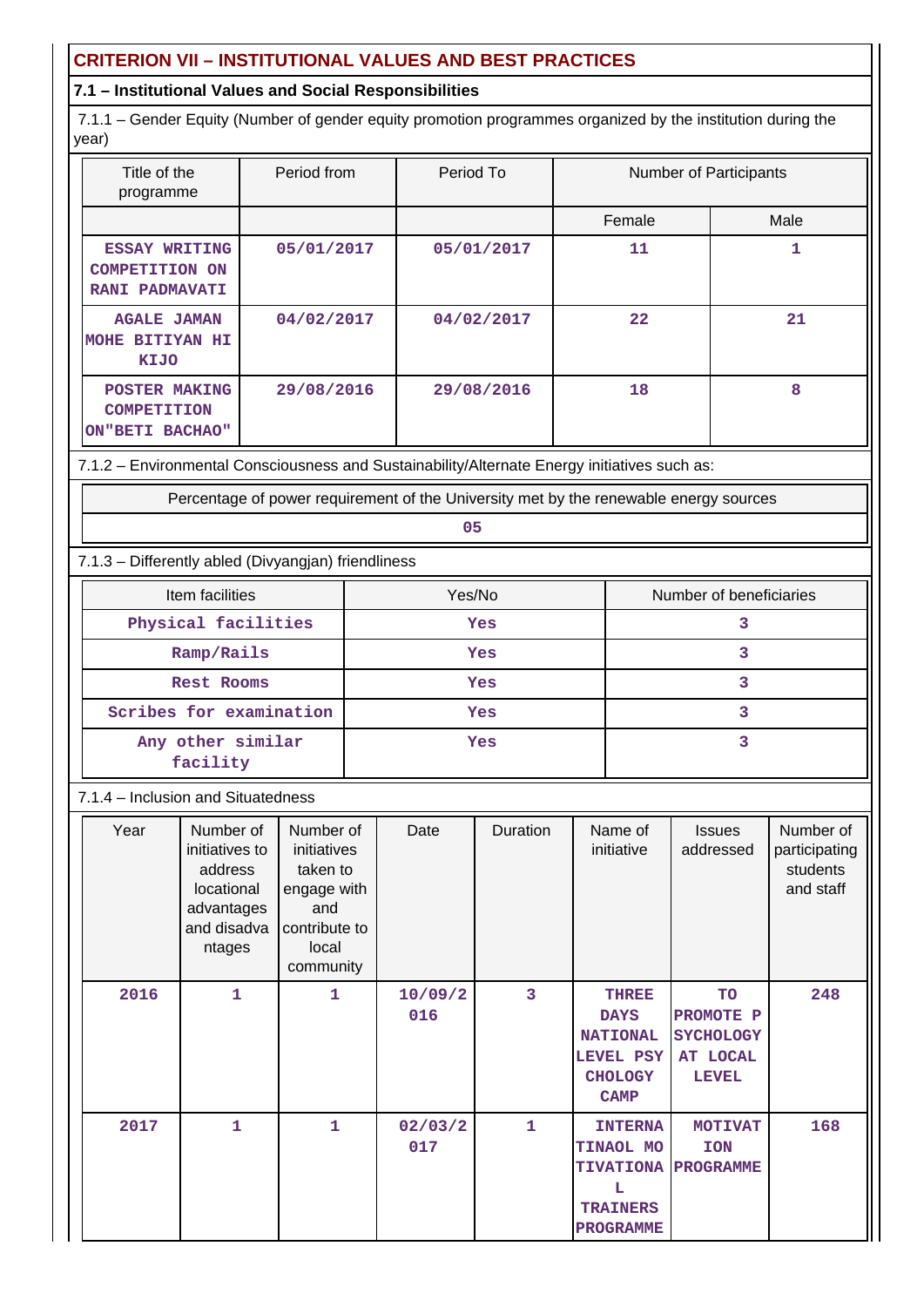| 2016                                                                                        | $\mathbf{1}$    | $\mathbf{1}$ | 10/06/2<br>016                                                                                    | $\mathbf{1}$ | <b>TRAINING</b><br>FOR YOGA                                                 | <b>YOGA</b><br><b>PROMOTION</b>                   | 64  |  |
|---------------------------------------------------------------------------------------------|-----------------|--------------|---------------------------------------------------------------------------------------------------|--------------|-----------------------------------------------------------------------------|---------------------------------------------------|-----|--|
| 2016                                                                                        | $\mathbf{1}$    | $\mathbf{1}$ | 21/06/2<br>016                                                                                    | $\mathbf{1}$ | <b>CELEBRA</b><br>TION OF I<br><b>NTERNATIO</b><br>NA YOGA<br><b>DAY</b>    | <b>YOGA</b><br><b>PROMOTION</b>                   | 60  |  |
| 2016                                                                                        | $\mathbf{1}$    | $\mathbf{1}$ | 28/07/2<br>016                                                                                    | $\mathbf{1}$ | TREE PL<br><b>ANTATION</b><br><b>PROGRAMME</b>                              | <b>ENVIRON</b><br><b>MENT</b><br><b>AWARENESS</b> | 21  |  |
| 2016                                                                                        | $\mathbf{1}$    | $\mathbf{1}$ | 13/08/2<br>016                                                                                    | $\mathbf{1}$ | <b>AWARENESS</b><br><b>PROGRAMME</b><br><b>ON LAWS</b><br>OF NATION         | <b>NATION</b><br><b>AND LAW</b>                   | 80  |  |
| 2016                                                                                        | $\mathbf{1}$    | $\mathbf{1}$ | 01/09/2<br>016                                                                                    | $\mathbf{1}$ | <b>THELESE</b><br><b>MIA</b><br><b>CHECKUP</b><br><b>CAMP</b>               | <b>HEALTH</b><br><b>AWARENESS</b>                 | 402 |  |
| 2016                                                                                        | 1               | 1            | 07/09/2<br>016                                                                                    | $\mathbf{1}$ | <b>BLOOD</b><br><b>DONATION</b><br><b>CAMP</b>                              | <b>COMMUNITY</b><br><b>SERVICE</b>                | 107 |  |
| 2017                                                                                        | $\mathbf{1}$    | 1            | 25/01/2<br>017                                                                                    | $\mathbf{1}$ | <b>CELEBRA</b><br>TION OF<br><b>NATIONAL</b><br><b>VOTERS</b><br><b>DAY</b> | <b>VOTERS</b><br><b>AWARENESS</b>                 | 121 |  |
| 2016                                                                                        | $\mathbf{1}$    | $\mathbf{1}$ | 29/12/2<br>016                                                                                    | $\mathbf{1}$ | <b>SWACHCH</b><br><b>ATA</b><br><b>MISSION</b><br><b>PROGRAMME</b>          | <b>ENVIRON</b><br><b>MENT</b><br><b>AWARENESS</b> | 225 |  |
|                                                                                             |                 |              |                                                                                                   | View File    |                                                                             |                                                   |     |  |
|                                                                                             |                 |              | 7.1.5 - Human Values and Professional Ethics Code of conduct (handbooks) for various stakeholders |              |                                                                             |                                                   |     |  |
|                                                                                             | <b>Title</b>    |              | Date of publication                                                                               |              |                                                                             | Follow up(max 100 words)                          |     |  |
|                                                                                             | CODE OF CONDUCT |              |                                                                                                   | 13/06/2016   |                                                                             | CODE OF CONDUCT FOR<br>STUDENTS AND STAFF         |     |  |
|                                                                                             |                 |              | 7.1.6 - Activities conducted for promotion of universal Values and Ethics                         |              |                                                                             |                                                   |     |  |
|                                                                                             | Activity        |              | <b>Duration To</b><br><b>Duration From</b>                                                        |              | Number of participants                                                      |                                                   |     |  |
| LECTURE ON YOUTH<br>AND SENSETIVITY                                                         |                 |              | 25/10/2016<br>25/10/2016                                                                          |              | 43                                                                          |                                                   |     |  |
| LECTURE ON AGALE<br><b>JANAM MOHE BITIYAN</b><br>HI KIJIO                                   |                 |              | 26/10/2016                                                                                        |              | 26/10/2016                                                                  | 43                                                |     |  |
| <b>ESSAY WRITING</b><br><b>COMPETITION ON</b><br>IMPORTANCE OF<br>ETHICAL VALUES IN<br>LIFE |                 |              | 03/09/2016                                                                                        |              | 03/09/2016                                                                  |                                                   | 15  |  |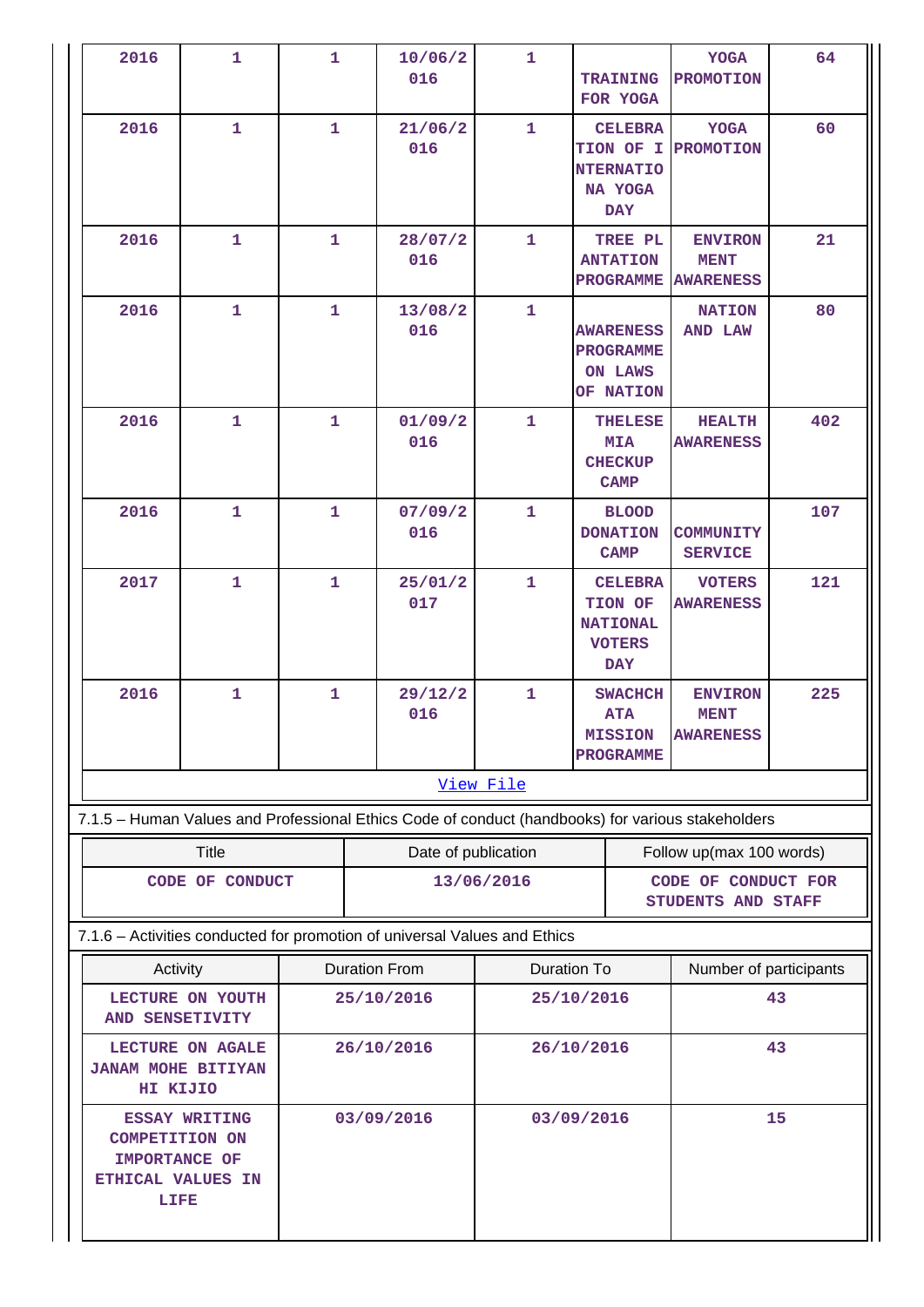| <b>ELOCUTION</b><br><b>COMPETITION ON ARE</b><br><b>WHATSAPP AND</b><br><b>FACEBOOK BENEFICIAL</b><br>FOR SOCIETY? | 27/12/2016 | 27/12/2016 | 33 |
|--------------------------------------------------------------------------------------------------------------------|------------|------------|----|
| <b>ESSAY WRITING</b><br><b>COMPETITION ON</b><br><b>AVAILING OF MOTHER</b><br><b>TONGUE</b>                        | 23/12/2016 | 24/12/2016 | 53 |
| <b>GEET COMPETITION</b><br>ON JINDAGI                                                                              | 04/02/2017 | 04/02/2017 | 33 |
| POSTER MAKING<br><b>COMPETITION ON YAAD</b><br><b>KARO KURBANI</b>                                                 | 23/08/2016 | 23/08/2016 | 43 |
| <b>LECTURE</b><br>ON LAWS<br><b>NATION</b><br>OF.                                                                  | 13/08/2016 | 13/08/2016 | 43 |

#### [View File](https://assessmentonline.naac.gov.in/public/Postacc/promotion_activities/10126_promotion_activities_1617608881.xlsx)

7.1.7 – Initiatives taken by the institution to make the campus eco-friendly (at least five)

**ARRANGED RALLIES FOR THE AWARENESS OF ENVIRONMENTAL ISSUES.**

**TREE PLANTATION DRIVE HAS ADOPTED.**

**PARTICIPATED IN SWACHCHATA MISSION PROGRAMME.**

**ARRANGED COMPETITIONS ON THE THEME OF ENVIRONMENT AWARENESS.**

#### **7.2 – Best Practices**

7.2.1 – Describe at least two institutional best practices

 **The college is aware of its responsibility towards society and has catered its various needs from time to time. Blood donation is the most humanistic act which the institute is practicing since many years. The blood donated by the students has helped many people and has saved their lives. Since its inception, the college is committed to the needs of the community. and community services so as the students, faculty and community can forge linkage and community can be benefitted. The NSS unit of the college has organized Eye checkup camps and medical camps at different rural areas for men and women and children of the economically backward classes. People who had developed cataract has been detected and detailed reports of normal and abnormal eyes have been given to them, as an outcome of this activity most of the aged person have found cataract in their eyes and we have counseled them for operation by Doctors. Rotary Eye institute has volunteered free operation of these patients. Free spectacles have been given to them.**

 Upload details of two best practices successfully implemented by the institution as per NAAC format in your institution website, provide the link

<http://sbgardacollege.org/wp-content/uploads/2021/03/Best-Practices-2016-17.pdf>

#### **7.3 – Institutional Distinctiveness**

 7.3.1 – Provide the details of the performance of the institution in one area distinctive to its vision, priority and thrust in not more than 500 words

 **Holistic Development of Students: The institute's motto 'excelsior' which denotes constantly rising to higher levels of endeavour and achievement motivates its stakeholders to strive towards excellence in all spheres of individual and collective activity. The institute is operating and progressing**